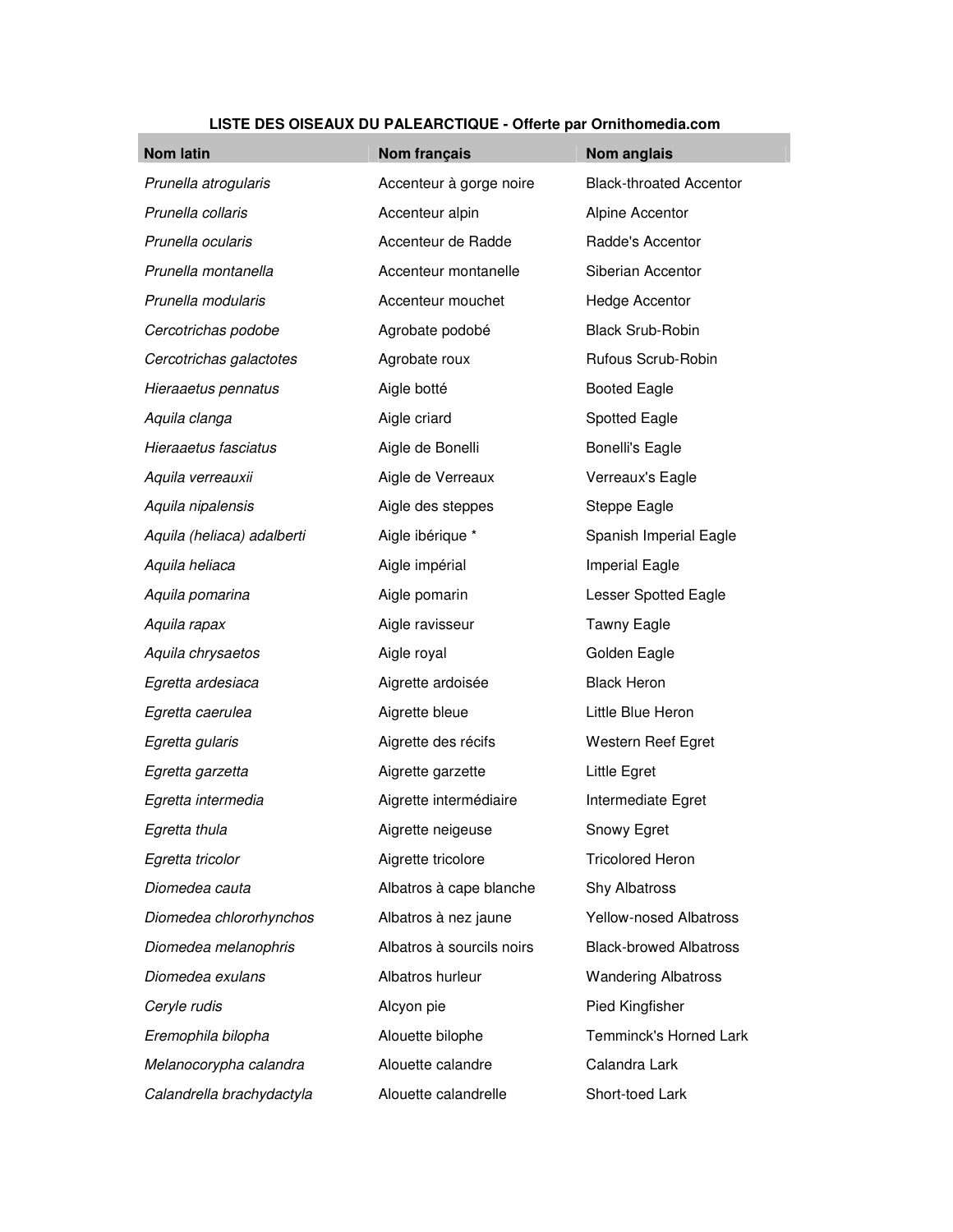Eremalauda dunni Alouette de Dunn Dunn's lark Calandrella acutirostris Calouette de Hume Calandrella acutirostris Mirafra cordofanica and alouette de Kordofan and Kordofan Bush-lark Alauda razae Alouette de Razo Razo Lark Calandrella (rufescens) Alauda arvensis **Alouette des champs** Sky Lark Alauda gulgula **Alouette gulgule** Alouette gulgule **Alauda** Oriental Lark Eremophila alpestris **Alouette haussecol** Horned Lark Melanocorypha leucoptera Alouette leucoptère White-winged Lark Lullula arborea and Alouette lulu Nood Lark Melanocorypha bimaculata Alouette monticole Bimaculated Lark Melanocorypha yeltoniensis Alouette nègre Black Lark Calandrella rufescens Alouette pispolette Lesser Short-toed Lark Lagonosticta senegala **Amarante du Sénégal** Senegal Firefinch Ammomanes cincturus **Ammomane example anticates** Bar-tailed Desert lark Ammomanes deserti and ammomane isabelline Desert lark Anhinga melanogaster **Anhinga roux** Darter Nettapus coromandelianus Anserelle de Coromandel Cotton Pygmy-goose Histrionicus histrionicus Arlequin plongeur Harlequin Duck Estrilda astrild **Astrild Astrild** ondulé **Common Waxbill** Accipiter gentilis **Autour des palombes** Northern Goshawk Micronisus gabar **Micronisus gabar** Autour gabar **Gabar Goshawk** Melierax metabates **Autour sombre** Dark Chanting-goshawk Struthio camelus **Autruche d'Afrique** Costrich Recurvirostra avosetta en avocette élégante Pied Avocet Pandion haliaetus **Balbuzard pêcheur** Osprey Limosa limosa **Barge à queue noire** Black-tailed Godwit Limosa haemastica Barge hudsonienne Hudsonian Godwit Limosa lapponica Barge rousse Bar-tailed Godwit Bartramia longicauda Bartramie des champs Upland Sandpiper Terathopius ecaudatus **Bateleur des savanes** Bateleur Scolopax rusticola Bécasse des bois Eurasian Woodcock Calidris ruficollis Bécasseau à cou roux Rufous-necked Stint

Rhamphocoris clotbey Alouette de Clotbey Thick-billed Lark Alouette de Swinhoe \* Asian Short-toed Lark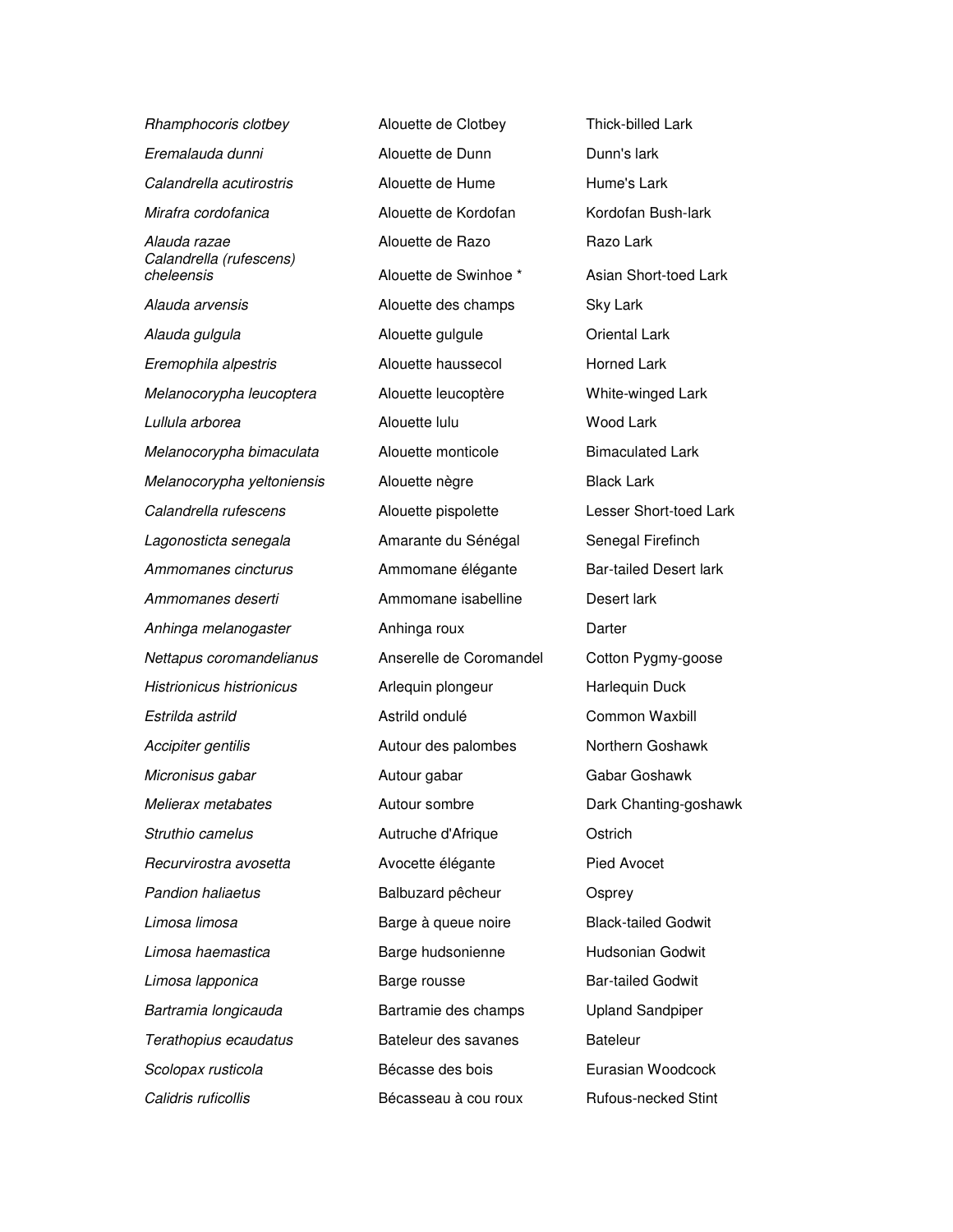Calidris acuminata **Bécasseau** à queue pointue Sharp-tailed Sandpiper Calidris ferruginea Bécasseau cocorli Curlew Sandpiper Calidris mauri Bécasseau d'Alaska Western Sandpiper Calidris bairdii **Bécasseau de Baird Francis** Baird's Sandpiper Calidris fuscicollis Bécasseau de Bonaparte White-rumped Sandpiper Calidris tenuirostris Bécasseau de l'Anadyr Great Knot Calidris temminckii Bécasseau de Temminck Temminck's Stint Micropalama himantopus Bécasseau échasse Stilt Sandpiper Limicola falcinellus Bécasseau falcinelle Broad-billed Sandpiper Calidris canutus Bécasseau maubèche Red Knot Calidris minutilla Bécasseau minuscule Least sandpiper Calidris minuta Bécasseau minute Little Stint Tryngites subruficollis Tryngites Bécasseau rousset Buff-breasted Sandpiper Calidris alba **Bécasseau** sanderling Sanderling Calidris pusilla Bécasseau semipalmé Semipalmated Sandpiper Eurynorhynchus pygmeus Bécasseau spatule Spoonbill Sandpiper Calidris melanotos Bécasseau tacheté Pectoral Sandpiper Calidris alpina Bécasseau variable Dunlin Calidris maritima **Bécasseau** violet **Purple Sandpiper** Limnodromus griseus Bécassin à bec court Short-billed Dowitcher Limnodromus scolopaceus Bécassin à long bec Long-billed Dowitcher Gallinago stenura en la especie de Bécassine à queue pointue Pintail Snipe Gallinago megala **Bécassine de Swinhoe** Swinhoe's Snipe Gallinago gallinago **Bécassine des marais** Common Snipe Gallinago media entranyo di Bécassine double contra Great Snipe Lymnocryptes minimus **Bécassine sourde** Jack Snipe Loxia leucoptera Bec-croisé bifascié Two-barred Crossbill Loxia scotica Bec-croisé d'Ecosse Scottish Crossbill Loxia curvirostra Bec-croisé des sapins Common Crossbill Loxia pytyopsittacus Bec-croisé perroquet Parrot Crossbill Rynchops flavirostris Bec-en-ciseaux d'Afrique African Skimmer Amandava amandava Bengali rouge Avadavat

Calidris subminuta Bécasseau à longs doigts Long-toed Stint Motacilla flava thunbergi Bergeronnette à tête grise \* Grey-headed Wagtail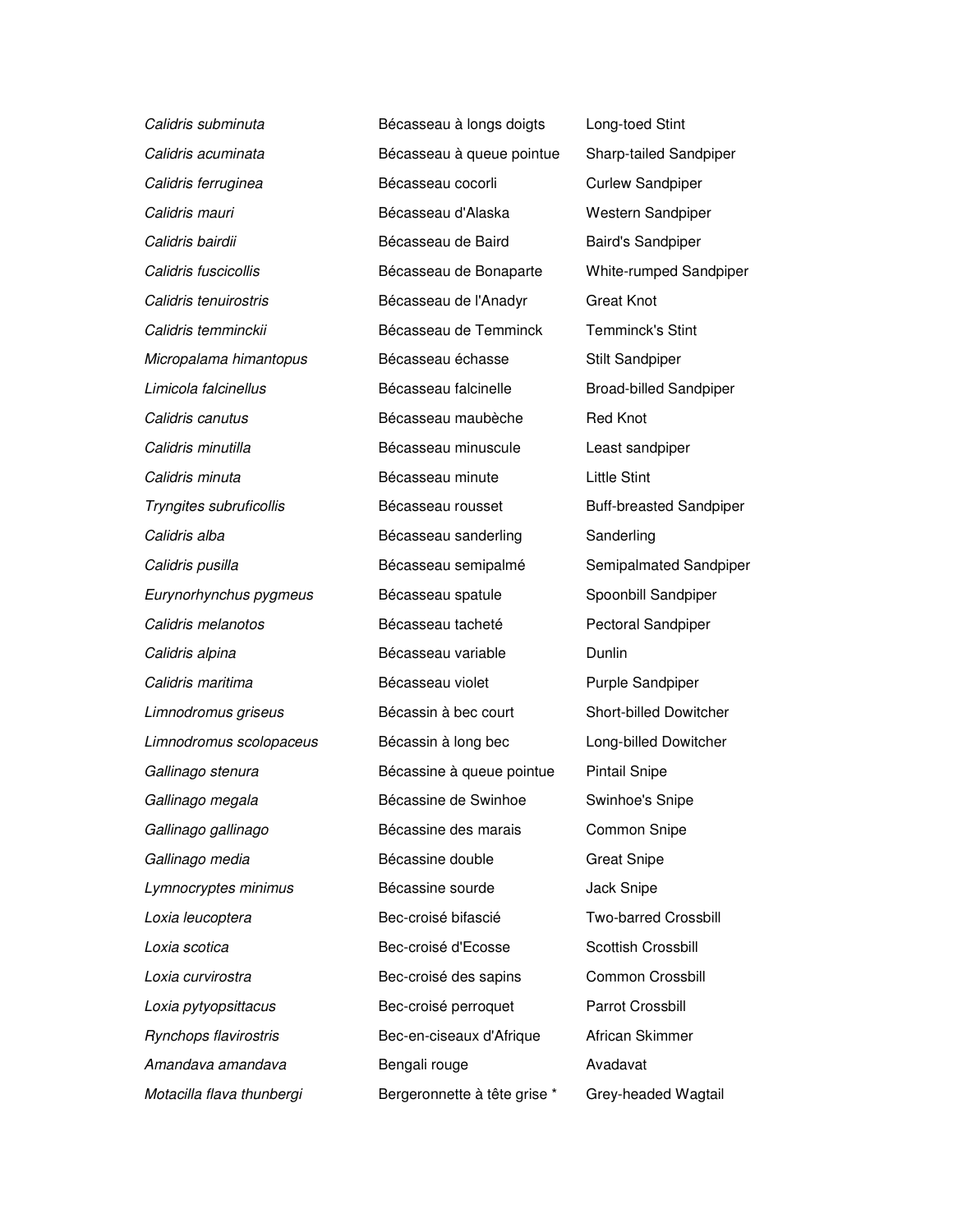Motacilla citreola **Bergeronnette citrine** Citine Wagtail Motacilla alba yarrellii Bergeronnette de Yarrell \* Pied Wagtail Motacilla cinerea **Bergeronnette des ruisseaux** Grey Wagtail Motacilla flava flavissima Bergeronnette flavéole \* Yellow Wagtail Motacilla alba **Bergeronnette grise** White Wagtail Motacilla aguimp **Bergeronnette pie** African Pied Wagtail Motacilla flava **Bergeronnette printanière** Blue-headed Wagtail Motacilla (flava) feldegg Bergeronnnette à tête noire \* Black-headed Wagtail Branta ruficollis Bernache à cou roux Red-breasted Goose Branta bernicla and Bernache cravant Brent Goose Branta canadensis **Bernache du Canada** Canada Goose Branta bernicla nigricans Bernache du Pacifique \* Black Brant Branta leucopsis **Bernache nonnette** Barnacle Goose Nycticorax nycticorax **Bihoreau gris** Bihoreau gris Night Heron Ardeirallus sturmii **Blongios de Sturm** Dwarf Bittern Ixobrychus eurhythmus Blongios mandchou Schrenck's Little Bittern Ixobrychus minutus Blongios nain Little Bittern Pernis apivorus **Bondrée apivore** Western Honey-Buzzard Pernis ptilorhynchus **Bondrée orientale** Crested Honey-Buzzard Cettia cetti **Cetti** Bouscarle de Cetti Cetti's Warbler Pyrrhula (pyrrhula) murina Bouvreuil des Açores \* Azores' Bullfinch Pyrrhula pyrrhula **Bouvreuil pivoine** Bullfinch Emberiza leucocephalos Bruant à calotte blanche Pine Bunting Emberiza buchanani Bruant à cou gris Grey-necked Bunting Zonotrichia leucophrys Bruant à couronne blanche White-crowned Sparrow Zonotrichia albicollis Bruant à gorge blanche White-throated Sparrow Chondestes grammacus **Bruant à joues marron** Lark Sparrow Emberiza cioides Bruant à longue queue Meadow Bunting Emberiza chrysophrys Bruant à sourcils jaunes Yellow-browed Bunting Emberiza bruniceps Bruant à tête rousse Red-headed Bunting Emberiza aureola **Bruant auréole Bruant auréole Proport de la Vellow-breasted Bunting** Emberiza tahapisi Bruant cannelle Cinnamon-breasted Bunting Emberiza cineracea Bruant cendré Cinereous Bunting Emberiza caesia Bruant cendrillard Cretzschmar's Bunting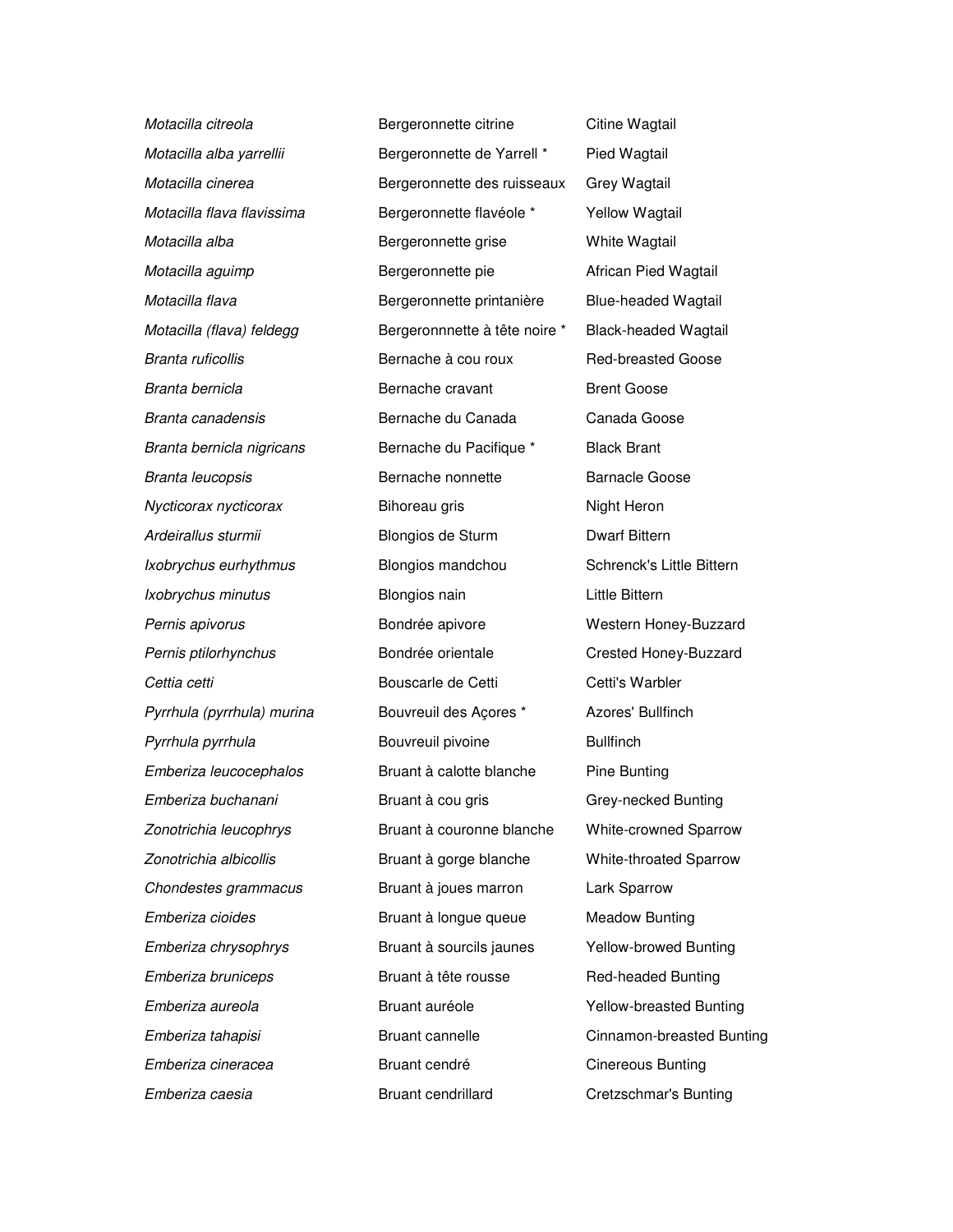Emberiza pallasi entertain beruant de Pallas Pallas's Bunting Emberiza stewarti Bruant de Stewart Grey-necked Bunting Plectrophenax nivalis **Bruant des neiges** Snow Bunting Passerculus sandwichensis Bruant des prés Savannah Sparrow Emberiza schoeniclus **Bruant des roseaux** Reed Bunting Passerella iliaca **Bruant fauve Fox Sparrow** Emberiza cia **Bruant** fou Bruant fou Emberiza citrinella Bruant jaune Yellowhammer Calcarius lapponicus Bruant lapon Lapland Bunting Emberiza spodocephala Bruant masqué Black-faced Bunting Emberiza melanocephala Bruant mélanocéphale Black-headed Bunting Emberiza pusilla Bruant nain and Little Bunting Emberiza hortulana Bruant ortolan Ortolan Bunting Miliaria calandra **Bruant proyer** Corn Bunting Emberiza rutila **Bruant roux** Chestnut Bunting Emberiza rustica **Bruant rustique** Rustic Bunting Emberiza striolata **Bruant striolé** Emberiza striolata Emberiza cirlus Bruant zizi Cirl Bunting Pycnonotus leucogenys Bulbul à joues blanches White-cheeked Bulbul Pycnonotus cafer The Bulbul à ventre rouge Red-vented Bulbul Pycnonotus xanthopygos Bulbul d'Arabie White-spectacled Bulbul Pycnonotus barbatus **Bulbul des jardins** Garden Bulbul Circus pygargus **Busard cendré** Montagu's Harrier Circus aeruginosus **Busard des roseaux** Marsh Harrier Circus macrourus **Busard pâle Circus macrourus Busard pâle Pallid Harrier** Circus cyaneus **Busard Saint-Martin** Hen Harrier Buteo buteo vulpinus **Buse de Russie \*** Western Steppe-Buzard Buteo swainsoni Buse de Swainson Swainson's Buzzard Buteo rufinus **Buse féroce Cong-legged Buzzard Buse** féroce **Long-legged Buzzard** Buteo lagopus **Buse pattue** Buse pattue Rough-legged Buzzard Buteo buteo Buse variable Common Buzzard Botaurus lentiginosus **Butor d'Amérique** American Bittern Botaurus stellaris **Butor étoilé** de la Creat Bittern

Melospiza melodia **Bruant chanteur** Song Sparrow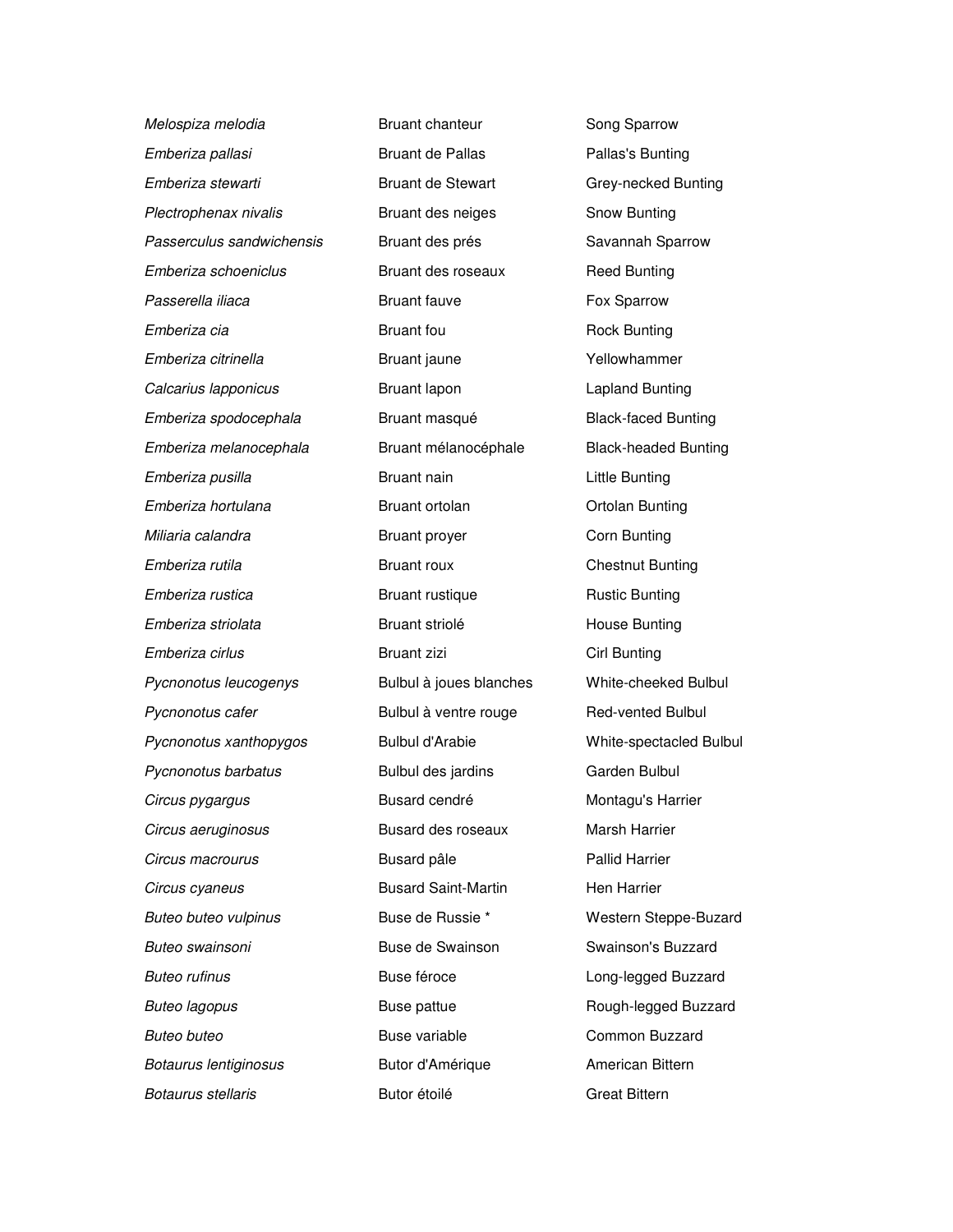| Coturnix coturnix             | Caille des blés           | Commor               |
|-------------------------------|---------------------------|----------------------|
| Luscinia calliope             | Calliope sibérienne       | Siberian             |
| Anas erythrorhyncha           | Canard à bec rouge        | Red-bille            |
| Anas falcata                  | Canard à faucilles        | Falcated             |
| Anas americana                | Canard à front blanc      | Americar             |
| Aix sponsa                    | Canard carolin            | Wood Du              |
| Anas strepera                 | Canard chipeau            | Gadwall              |
| Anas platyrhynchos            | Canard colvert            | Mallard              |
| Anas smithii                  | Canard de Smith           | Cape Sh              |
| Anas capensis                 | Canard du Cap             | Cape Te              |
| Aix galericulata              | Canard mandarin           | Mandarir             |
| Anas rubripes                 | Canard noir               | Americar             |
| Anas acuta                    | Canard pilet              | Northern             |
| Anas penelope                 | Canard siffleur           | Eurasian             |
| Anas clypeata                 | Canard souchet            | Northern             |
| Euodice cantans               | Capucin bec-d'argent      | African S            |
| Euodice malabarica            | Capucin bec-de-plomb      | Indian Si            |
| Pheucticus Iudovicianus       | Cardinal à poitrine rose  | Rose-bre             |
| Xanthocephalus xanthocephalus | Carouge à tête jaune      | Yellow-h             |
| Nucifraga caryocatactes       | Cassenoix moucheté        | Spotted I            |
| Carduelis carduelis           | Chardonneret élégant      | Goldfinch            |
| Tringa flavipes               | Chevalier à pattes jaunes | Lesser Y             |
| Tringa nebularia              | Chevalier aboyeur         | Commor               |
| Tringa erythropus             | Chevalier arlequin        | Spotted              |
| Tringa cinerea                | Chevalier bargette        | Terek Sa             |
| Tringa melanoleuca            | Chevalier criard          | Greater <sup>'</sup> |
| Tringa ochropus               | Chevalier culblanc        | Green Sa             |
| Heteroscelus brevipes         | Chevalier de Sibérie      | Grey-tail            |
| Tringa totanus                | Chevalier gambette        | Commor               |
| Actitis macularia             | Chevalier grivelé         | Spotted              |
| Actitis hypoleucos            | Chevalier guignette       | Commor               |
| Catoptrophorus semipalmatus   | Chevalier semipalmé       | Willet               |
| Tringa solitaria              | Chevalier solitaire       | Solitary 9           |
| Tringa stagnatilis            | Chevalier stagnatile      | Marsh Sa             |

Common Quail Luscinia calliope Calliope sibérienne Siberian Rubythroat uge Red-billed Duck es **Falcated Duck** lanc **American Wigeon Wood Duck** h Cape Shoveler Cape Teal n Mandarin Duck American Black Duck **Northern Pintail** Eurasian Wigeon Northern Shoveler rgent **African Silverbill** plomb Indian Silverbill ne rose **Rose-breasted Grosbeak** aune **Xellow-headed Blackbird** cheté **Spotted Nutcracker** égant Goldfinch es jaunes Lesser Yellowlegs **Tringa nebularia nebulari Common Greenshank** in Spotted Redshank tte **Terek Sandpiper** Greater Yellowlegs nc **Green Sandpiper** érie Grey-tailed Tattler ette Common Redshank Actitis macularia Chevalier grivelé Spotted Sandpiper ette Common Sandpiper Tringa solitary Sandpiper atile Marsh Sandpiper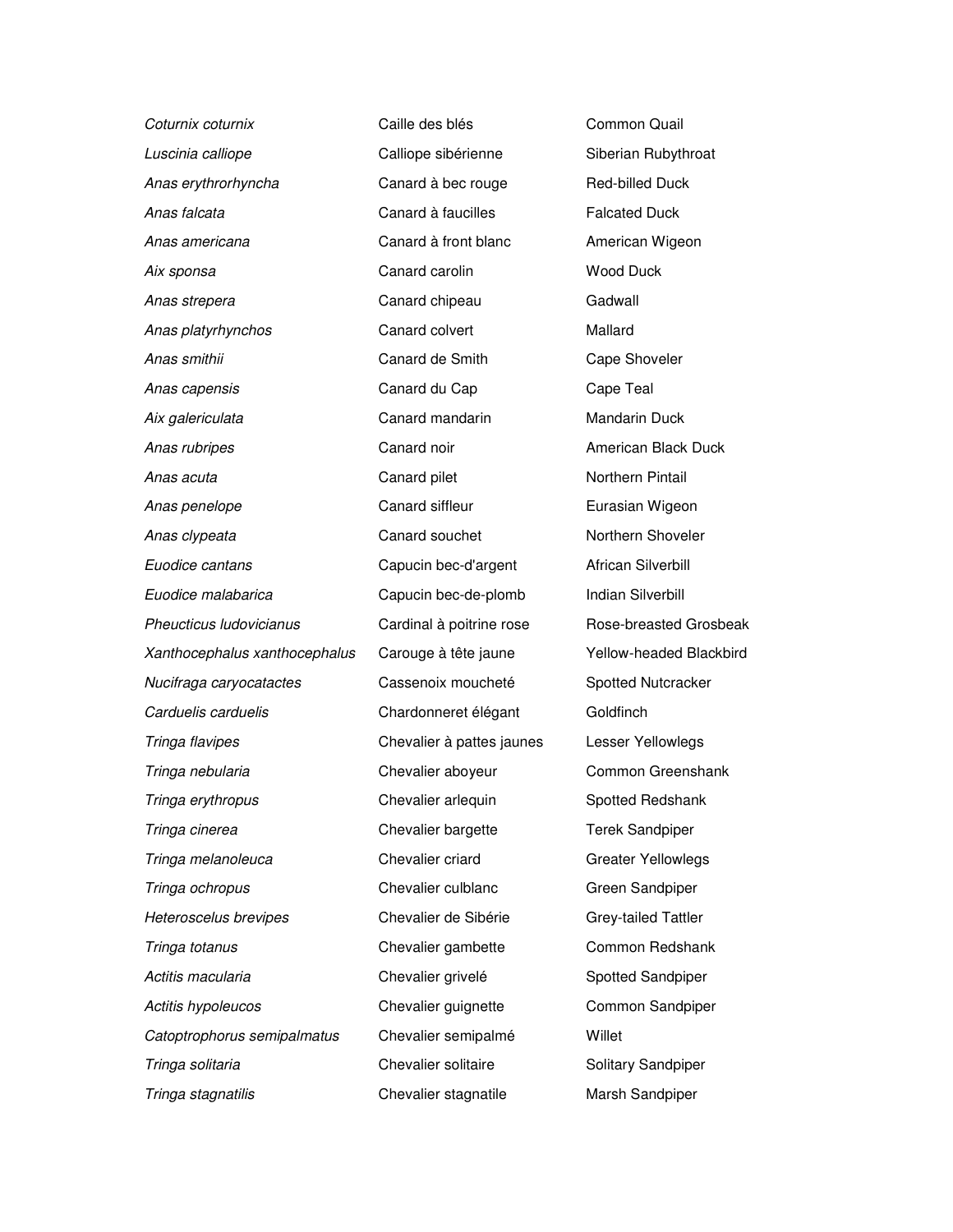Tringa glareola Chevalier sylvain Wood Sandpiper Athene noctua Chevêche d'Athéna Little Owl Glaucidium passerinum Chevêchette d'Europe Pygmy Owl Pyrrhocorax graculus Chocard à bec jaune Yellow-bellied Chough Corvus dauuricus Choucas de Daourie Daurian Jackdaw Corvus monedula Choucas des tours Eurasian Jackdaw Strix butleri Chouette de Butler Hume's Owl Strix uralensis Chouette de l'Oural Ural Owl Aegolius funereus **Chouette de Tengmalm** Tengmalm's Owl Surnia ulula Chouette épervière Hawk Owl Strix aluco Chouette hulotte Tawny Owl Strix nebulosa **Chouette lapone** Great Grey Owl Ciconia ciconia Cigogne blanche White Stork Ciconia nigra **Cigogne noire** Black Stork Cinclus cinclus Cincle plongeur White-throated Dipper Circaetus gallicus Circaète Jean-le-Blanc Short-toed Eagle Cisticola juncidis Cisticole des joncs Zitting Cisticola Galerida theklae Cochevis de Thékla Thekla Lark Galerida cristata Cochevis huppé Crested Lark Callipepla californica Colin de Californie California Quail Colinus virginianus Colin de Virginie Northern Bobwhite Urocolius macrourus Coliou huppé Blue-naped Mousebird Philomachus pugnax Combattant varié Ruff Myopsitta monachus Conure veuve Monk Parakeet Corvus rhipidurus **Corbeau à queue courte** Fan-tailed Raven Corvus ruficollis Corbeau brun Brown-necked Raven Corvus splendens The Corbeau familier Corvus Splendens Corbeau familier Corvus frugilegus Corbeau freux Rook Corvus albus Corbeau pie Pied Crow Phalacrocorax auritus **Cormoran** à aigrettes **Double-crested Cormorant** Phalacrocorax africanus Cormoran africain Cormorant Long-tailed Cormorant Phalacrocorax nigrogularis Cormoran de Socotra Socotra Cormorant Phalacrocorax aristotelis Cormoran huppé Shag Phalacrocorax pygmeus Cormoran pygmée Pygmy Cormorant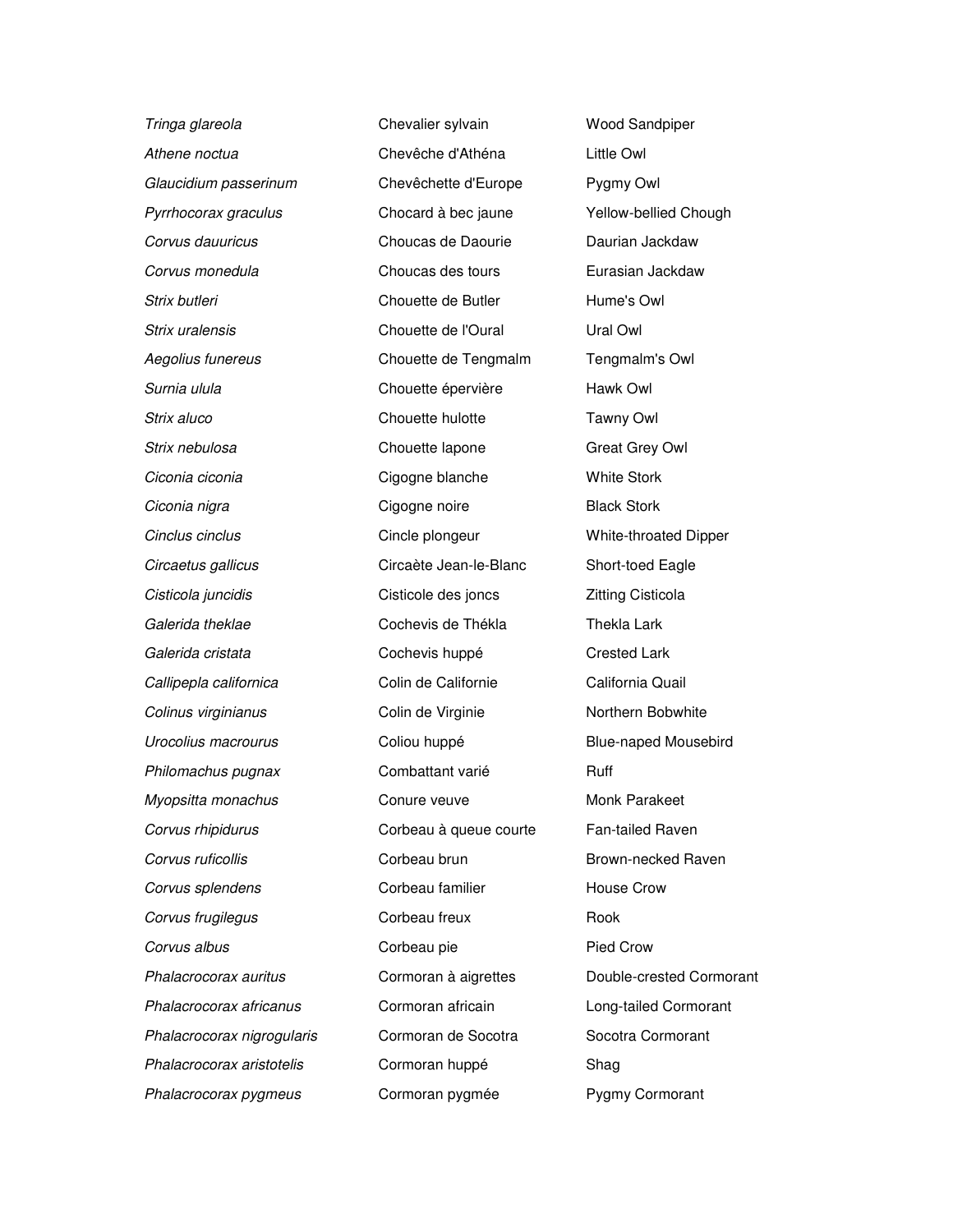Corvus corone cornix Corneille mantelée \* Hooded Crow Corvus corone Corneille noire Carrion Crow Centropus senegalensis Coucal du Sénégal Senegal Coucal Chrysococcyx caprius Coucou didric Didric Cuckoo Clamator glandarius Coucou geai Great Spotted Cuckoo Cuculus canorus Coucou gris Common Cuckoo Clamator jacobinus Coucou jacobin Jacobin Cuckoo Cuculus saturatus Coucou oriental Oriental Cuckoo Coccyzus americanus Coulicou à bec jaune Yellow-billed Cuckoo Coccyzus erythrophthalmus Coulicou à bec noir Black-billed Cuckoo Numenius tenuirostris Courlis à bec grêle Slender-billed Curlew Numenius arquata Courlis cendré Eurasian Curlew Numenius phaeopus Courlis corlieu Whimbrel Numenius borealis Courlis esquimau Eskimo Curlew Numenius phaeopus hudsonicus Courlis hudsonien \* Hudsonian Whimbrel Numenius minutus Courlis nain Little Curlew Cursorius temminckii Courvite de Temminck Temminck's Courser Cursorius cursor Courvite isabelle Cream-coloured Courser Ardeola ralloides Crabier chevelu Squacco Heron Ardeola bacchus Crabier chinois Chinese Pond heron Ardeola grayii **Crabier de Gray** Indian Pond Heron Turdoides caudatus **Cratérope de l'Inde** Common Babbler Turdoides altirostris **Cratérope d'Irak** Iraq Babbler Turdoides squamiceps Cratérope écaillé Arabian Babbler Turdoides fulvus **Turdoides** fulvous Cratérope fauve Fulvous Babbler Pyrrhocorax pyrrhocorax Crave à bec rouge Red-billed Chough Falco sparverius **Eleccialism Crécerelle d'Amérique** American Kestrel Cygnus cygnus Cygne chanteur Whooper Swan Cygnus columbianus Cygne de Bewick Tundra Swan Cygnus atratus Cygne noir Cygne noir Black Swan Cygnus olor Cygne tuberculé Mute Swan Daption capense **Damier du Cap** Cape Petrel Dendrocygna bicolor Dendrocygne fauve Fulvus Whistling Duck Dendrocygna javanica Dendrocygne siffleur Lesser Whistling Duck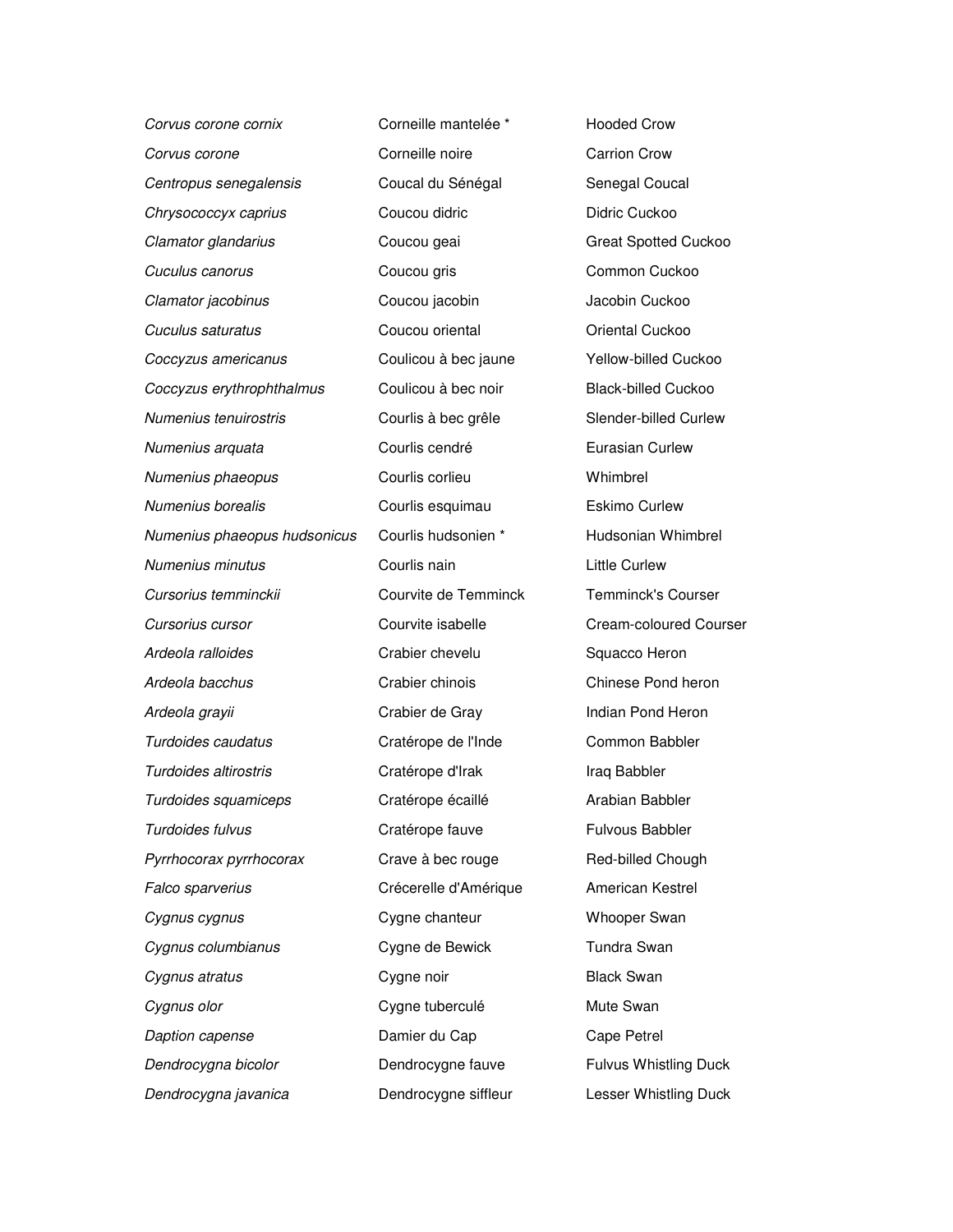Spiza americana **Dickcissel d'Amérique** Dickcissel Meleagris galloparvo **Dindon sauvage** Wild Turkey Dromas ardeola **Drome** ardéole Crab Plover Scotocerca inquieta **Dromoïque du désert** Streaked Scrub Warbler Pinicola enucleator Durbec des sapins Pine Grosbeak Himantopus himantopus **Echasse blanche** Black-winged Stilt Tyto alba **Effraie** des clochers Barn Owl Somateria mollissima Eider à duvet Common Eider Somateria fischeri **Eider à lunettes** Spectacled Eider Somateria spectabilis entitle exclude Eider à tête grise entitlement des King Eider Polysticta stelleri **Eider de Steller** Eider de Steller Steller's Eider Elanus caeruleus Elanion blanc Black-shouldered Kite Caprimulgus ruficollis Engoulevent à collier roux Red-necked Nightjar Chordeiles minor Engoulevent d'Amérique Common Nighthawk Caprimulgus nubicus **Engoulevent de Nubie** Nubian Nightjar Caprimulgus europaeus Engoulevent d'Europe European Nightjar Caprimulgus eximius Engoulevent doré Golden Nightjar Caprimulgus aegyptius Engoulevent du désert Egyptian Nightjar Accipiter brevipes **Epervier à pieds courts** Levant Sparrowhawk Accipiter nisus **Exercise Epervier d'Europe** Eurasian Sparrowhawk Accipiter badius **Epervier shikra** Shikra Oxyura leucocephala **Erismature à tête blanche** White-headed Duck Oxyura jamaicensis **Erismature rousse** Ruddy Duck Creatophora cineracea **Etourneau caronculé** Wattled Starling Sturnus sturninus Etourneau de Daourie Daurian Starling Sturnus cineraceus Etourneau gris White-cheeked Starling Sturnus roseus **Etourneau** roselin Rosy Starling Sturnus vulgaris Etourneau sansonnet Common Starling Sturnus unicolor **Etourneau** unicolore Spotless Starling Phasianus colchicus **Faisan de Colchide** Common Pheasant

Chrysolophus pictus **Faisan doré** Faisan doré Golden Pheasant

Dendrocygna viduata **Dendrocygne veuf** White-faced Whistling Duck Sturnus sinensis Etourneau mandarin White-shouldered Starling Chrysolophus amherstiae Faisan de Lady Amherst Lady Amherst's Pheasant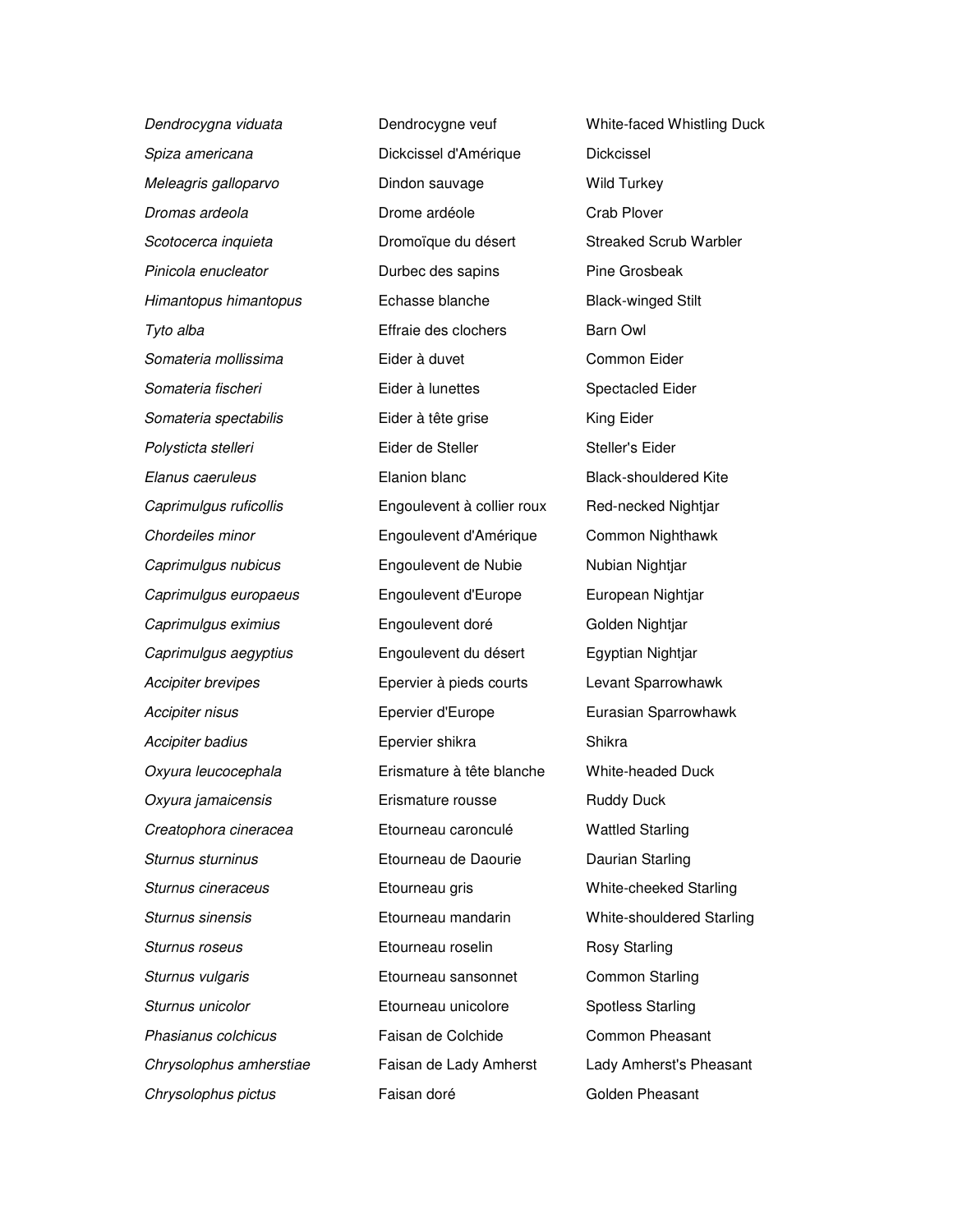Syrmaticus reevesii **Faisan vénéré** Reeves's Pheasant Falco concolor **Faucon** Concolore **Falcon** Sooty Falcon Falco tinnunculus Faucon crécerelle Common Kestrel Falco naumanni Faucon crécerellette Lesser Kestrel Falco pelegrinoides Faucon de Barbarie Falcon Barbary Falcon Falco eleonorae Faucon d'Eléonore Eleonora's Falcon Falco columbarius **Faucon** Faucon émerillon Falco rusticolus Faucon gerfaut Gyr Falcon Falco subbuteo Faucon hobereau Eurasian Hobby Falco vespertinus Faucon kobez Red-footed Falcon Falco biarmicus Faucon lanier Lanner Falcon Falco peregrinus Faucon pèlerin Peregrine Falcon Falco cherrug **Faucon sacre** Faucon sacre Saker Falcon Sylvia conspicillata The Sulvette à lunettes Spectacled Warbler Sylvia atricapilla entrante de Fauvette à tête noire Blackcap Sylvia curruca **Fauvette babillarde** Lesser Whitethroated Sylvia leucomelaena **Fauvette d'Arabie** Arabian Warbler Sylvia melanothorax Fauvette de Chypre Cyprus Warbler Sylvia (curruca) althaea Fauvette de Hume \* Hume's Lesser Whitethroated Sylvia deserticola **Fauvette de l'Atlas** Fristram's Warbler Sylvia mystacea Fauvette de Ménétries Ménétries's Warbler Sylvia rueppelli Fauvette de Rüppell Rüppell's Warbler Sylvia borin **Fauvette des jardins** Garden Warbler Sylvia nisoria **Fauvette épervière** Barred Warbler Sylvia communis **Fauvette grisette** Common Whitethroated Sylvia melanocephala Fauvette mélanocéphale Sardinian Warbler Sylvia nana **Fauvette naine Desert Warbler** Sylvia hortensis Fauvette orphée **Fauvette orphée** Orphean Warbler Sylvia cantillans Trauvette passerinette Subalpine Warbler Sylvia undata Fauvette pitchou Dartford Warbler Sylvia sarda Fauvette sarde Marmora's Warbler Phoenicopterus chilensis Flamant du Chili Chilean Flamingo Phoenicopterus minor Flamant nain Lesser Flamingo Phoenicopterus ruber Flamant rose Flament rose Greater Flamingo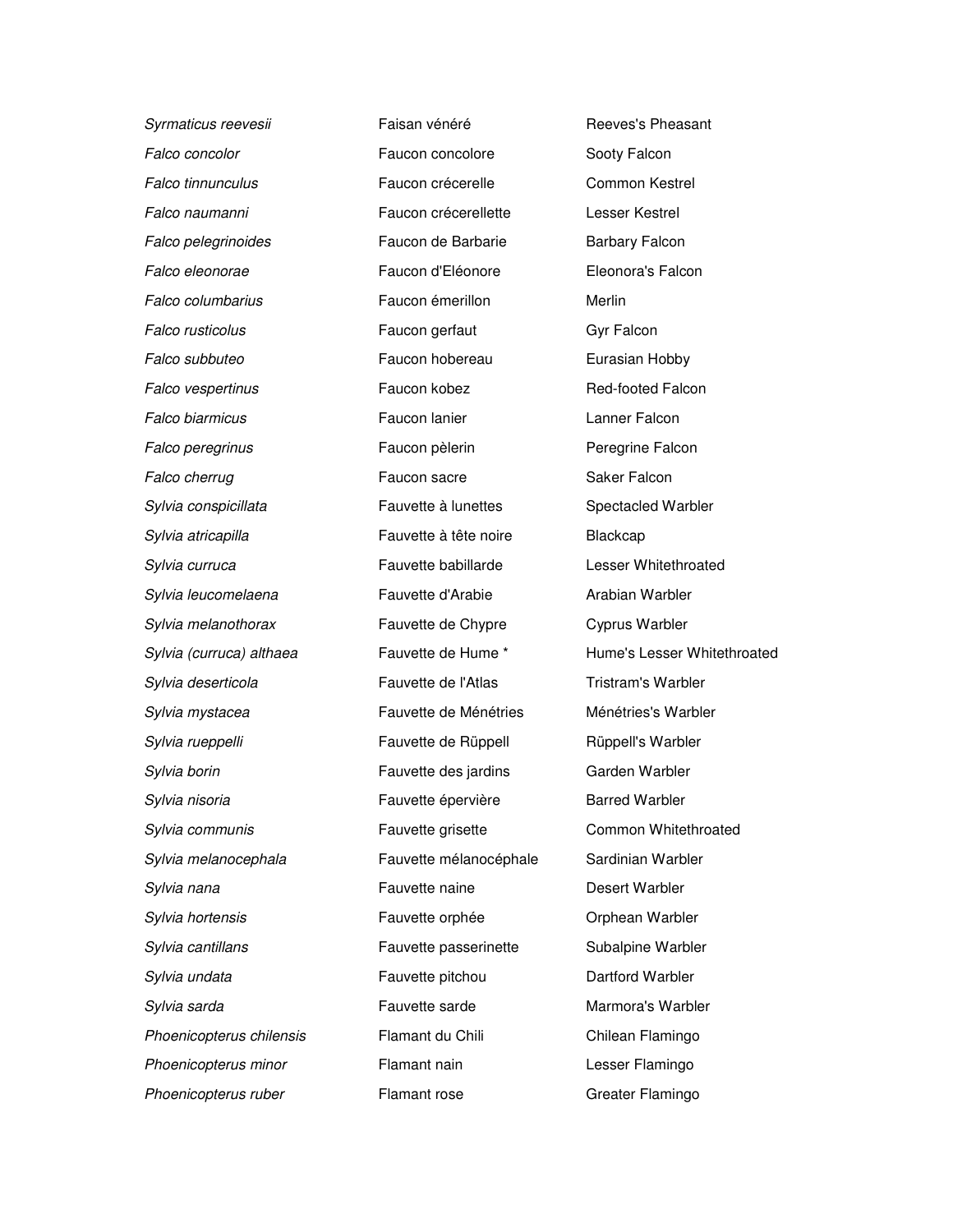Sula sula Fou à pieds rouges Red-footed Booby Sula leucogaster **Fou brun** Fou brun Booby Morus bassanus Fou de Bassan Northern Gannet Morus capensis **Fou du Cap** Fou du Cap Cape Gannet Sula dactylatra Fou masqué Masked Booby Fulica cristata **Foulque caronculée** Red-knobbed Coot Fulica americana **Foulque d'Amérique** American Coot Fulica atra **Francia Execute** Foulque macroule **Common Coot** Francolinus bicalcaratus Francolin à double éperon Double-spurred Francolin Francolinus francolinus Francolin noir Black Francolin Fregata magnificens Frégate superbe Magnificent Frigatebird Aythya collaris **Fuligule à bec cerclé** Ring-necked Duck Aythya valisineria **Fuligule à dos blanc** Canvasback Aythya affinis **Automagne is a Community Contract Contract Contract Contract Contract Contract Contract Contract Contract Contract Contract Contract Contract Contract Contract Contract Contract Contract Contract Contract C** Aythya americana **Fuligule à tête rouge** Redhead Aythya ferina **Fuligule milouin** Common Pochard Aythya marila **Fuligule milouinan** Greater Scaup Aythya fuligula **Fuligule morillon** Tufted Duck Aythya nyroca **Fuliqule nyroca** Ferruginous Duck Fulmarus glacialis Fulmar boréal Charles Northern Fulmar Macronectes giganteus / halli Fulmar géant / de Hall Antarctic Giant Petrel Gallinula chloropus Gallinule poule-d'eau Moorhen Pterocles exustus Ganga à ventre brun Chestnut-bellied Sandgrouse Pterocles alchata Ganga cata Pin-tailed Sandgrouse Pterocles coronatus **Ganga couronné** Crowned Sandgrouse Pterocles lichtensteinii Ganga de Lichtenstein Lichtenstein's Sandgrouse Pterocles senegallus Ganga tacheté Spotted Sandgrouse Pterocles orientalis **Ganga** unibande Black-bellied Sandgrouse Bucephala clangula **Garrot à œil d'or** Common Goldeneye Bucephala albeola **Bucephala albeola** Garrot albéole **Bufflehead** Bucephala islandica **Garrot d'Islande** Barrow's Goldeneye Garrulus glandarius Ceai des chênes Eurasian Jay Bonasa bonasia Gélinotte des bois Hazel Grouse Glareola nordmanni **Glaréole à ailes noires** Black-winged Pratincole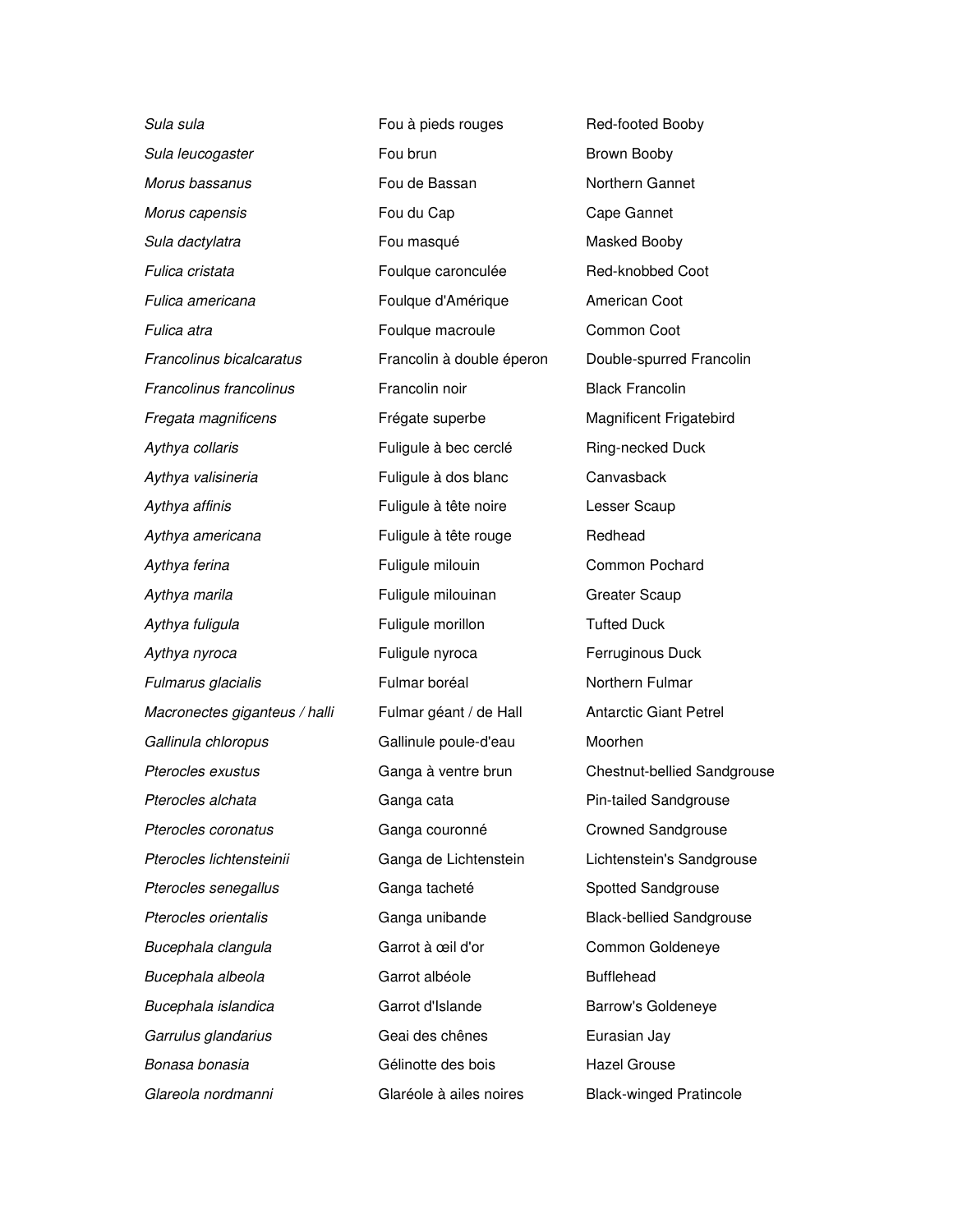Glareola maldivarum Glaréole orientale Oriental Pratincole Ficedula albicollis **Gobemouche** à collier Collared Flycatcher Ficedula semitorquata Gobemouche à demi-collier Semi-collared Flycatcher Muscicapa dauurica Gobemouche brun Asian Brown Flycatcher Muscicapa striata **Muscicapa striata** Gobemouche gris Spotted Flycatcher Ficedula mugimaki Gobemouche mugimaki Mugimaki Flycatcher Ficedula parva Gobemouche nain Red-breasted Flycatcher Ficedula narcissina Gobemouche narcisse Narcissus Flycatcher Ficedula hypoleuca Gobemouche noir Pied Flycatcher Larus glaucoides **Coéland à ailes blanches** Iceland Gull Larus glaucescens Goéland à ailes grises Glaucous-winged Gull Larus delawarensis **Coéland à bec cerclé** Ring-billed Gull Larus leucophthalmus Goéland à iris blanc White-eyed Gull Larus argentatus **Coéland argenté** Herring Gull Larus hyperboreus **Coéland bourgmestre** Glaucous Gull Larus fuscus Goéland brun Lesser Black-backed Gull Larus canus Goéland cendré Common Gull Larus (cachinnans) armenicus Goéland d'Arménie \* Armenian Gull Larus audouinii Goéland d'Audouin Audouin's Gull Larus hemprichii Goéland de Hemprich Sooty Gull Larus glaucoides kumlieni Goéland de Kumlien \* Kumlien's Gull Larus (fuscus) heuglini Goéland de Sibérie \* Siberian Gull Larus glaucoides thayeri Goéland de Thayer \* Thayer's Gull Larus ichthyaetus **Goéland ichthyaète** Great Black-headed Gull Larus cachinnans Goéland leucophée Yellow-legged Gull Larus marinus Goéland marin Great Black-backed Gull Larus cachinnans cachinnans Goéland Pontique Larus genei Goéland railleur Slender-billed Gull Dolichonyx oryzivorus Coglu des prés Bobolink Luscinia svecica **Constanting Constanting Constanting Constanting Constanting Constanting Constanting Constanting Constanting Constanting Constanting Constanting Constanting Constanting Constanting Constanting Constanting** Corvus corax Grand Corbeau Common Raven Phalacrocorax carbo Grand Cormoran Great Cormorant

Glareola pratincola **Glaréole à collier** Collared Pratincole Charadrius hiaticula **Grand Gravelot** Great Ringed Plover

Yellow-legged Gull Ponto-Caspian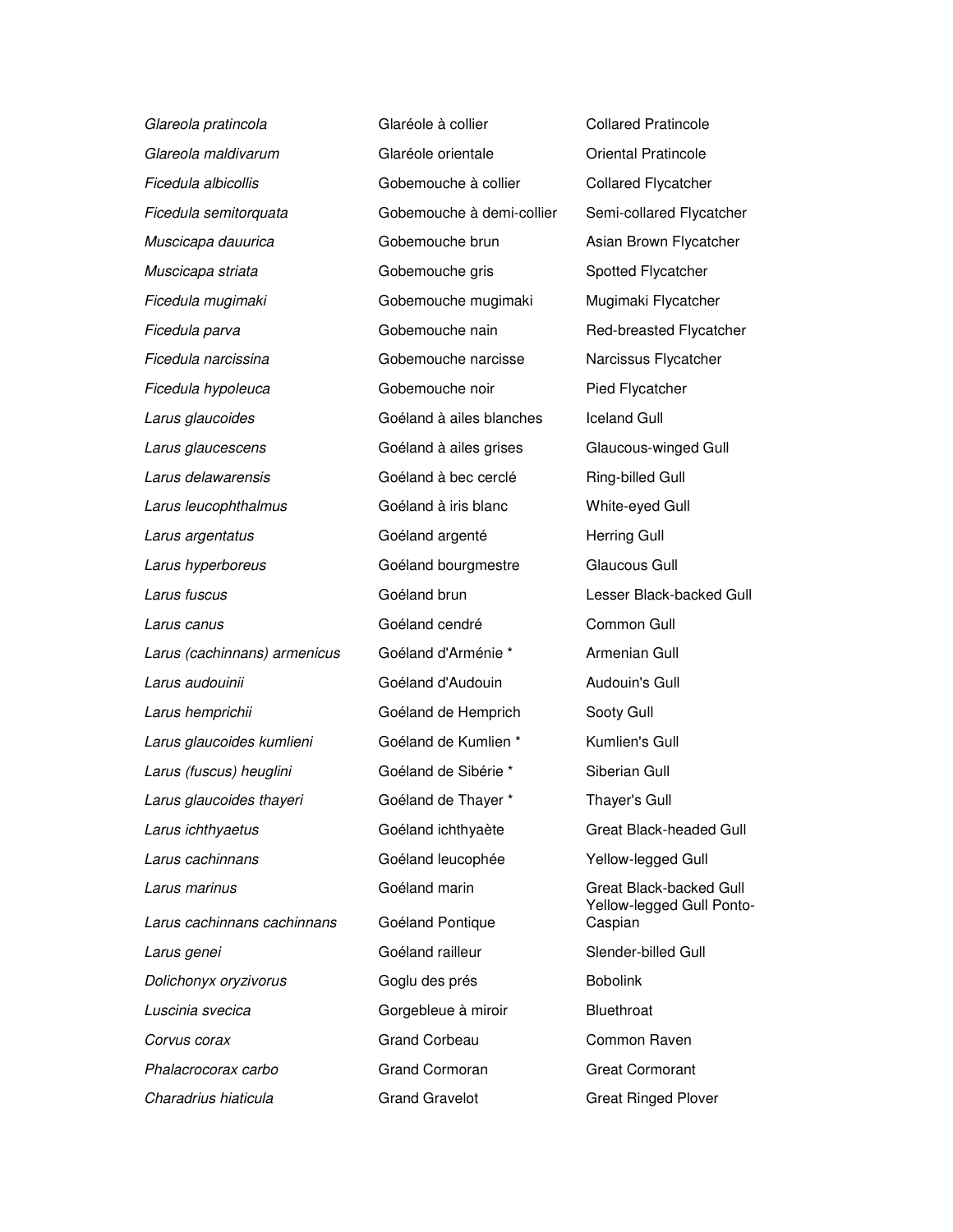Catharacta skua Grand Labbe Great Skua Tetrao urogallus Grand Tétras Western Capercaillie Bubo bubo **Grand-duc d'Europe** Eagle Owl Bubo ascalaphus Grand-duc du désert Desert Eagle Owl Egretta alba Grande Aigrette Great White Egret Charadrius alexandrinus Gravelot à collier interrompu Kentish Plover Charadrius tricollaris Gravelot à triple collier Three-banded Plover Charadrius leschenaultii Gravelot de Leschenault Greater Sand Plover Charadrius vociferus Charadrius Charadrius vociferus Charadrius Charadrius Charadrius Character Character Char Charadrius mongolus Gravelot mongol Lesser Sand Plover Charadrius pecuarius Gravelot pâtre Kittlitz's Plover Charadrius semipalmatus Gravelot semipalmé Semipalmated Plover Podilymbus podiceps Grèbe à bec bigarré Pied-billed Grebe Podiceps nigricollis **Grèbe à cou noir** Black-necked Grebe Tachybaptus ruficollis Grèbe castagneux Little Grebe Podiceps auritus Crèbe esclavon Crebe Slavonian Grebe Podiceps cristatus **Grèbe huppé** Grèbe huppé Great Crested Grebe Podiceps grisegena Crèbe jougris Red-necked Grebe Certhia familiaris **Calculation Common Contract Common Treecreeper** Grimpereau des bois Common Treecreeper Certhia brachydactyla Grimpereau des jardins Short-toed Treecreeper Turdus naumanni eunomus Grive à ailes rousses \* Dusky Thrush Zoothera naevia Contraction Crive à collier Contraction Varied Thrush Catharus ustulatus Grive à dos olive Catharus and Swainson's Thrush Turdus ruficollis atrogularis Grive à gorge noire \* Dark-throated Thrush Turdus ruficollis **Turdus** Crive à gorge rousse Red-throated Thrush Catharus minimus Grive à joues grises Gray-cheeked Thrush Turdus naumanni Grive de Naumann Naumann's Thrush Zoothera sibirica **Communisties** Grive de Sibérie **Siberian Thrush** Hylocichla mustelina Grive des bois Wood Thrush Zoothera dauma Grive dorée White's Thrush Turdus viscivorus Crive draine Crive draine Mistle Thrush Catharus fuscescens Grive fauve Catharus Veery

Ardea herodias Grand Héron Great Blue Heron Turdus pilaris **Fieldfare** Grive litorne **Fieldfare**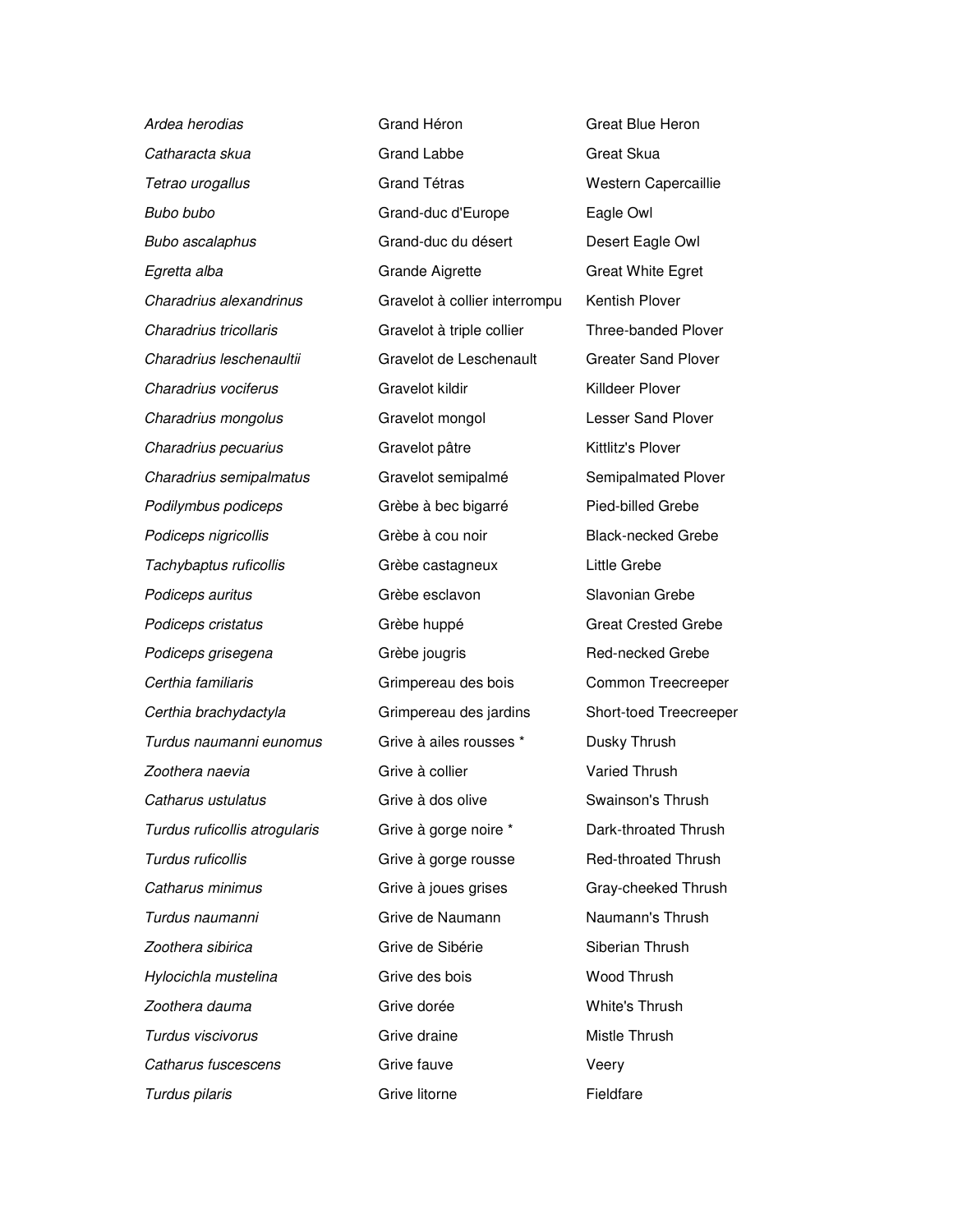| Turdus iliacus                | Grive mauvis          | Redwing                 |
|-------------------------------|-----------------------|-------------------------|
| Turdus philomelos             | Grive musicienne      | Song Thrush             |
| Turdus obscurus               | Grive obscure         | Eyebrowed Thrush        |
| Catharus guttatus             | Grive solitaire       | <b>Hermit Thrush</b>    |
| Coccothraustes coccothraustes | Grosbec casse-noyaux  | Hawfinch                |
| Hesperiphona vespertina       | Grosbec errant        | Evening Grosbeak        |
| Eophona personata             | Grosbec masqué        | Japanese Grosbeak       |
| Grus grus                     | Grue cendrée          | Common Crane            |
| Grus leucogeranus             | Grue de Sibérie       | Siberian White Crane    |
| Anthropoides virgo            | Grue demoiselle       | Demoiselle Crane        |
| Grus canadensis               | Grue du Canada        | Sandhill Crane          |
| Grus monacha                  | Grue moine            | <b>Hooded Crane</b>     |
| Merops persicus               | Guêpier de Perse      | Blue-cheeked Bee-ea     |
| Merops apiaster               | Guêpier d'Europe      | European Bee-eater      |
| Merops orientalis             | Guêpier d'Orient      | Little Green Bee-eate   |
| Chlidonias leucopterus        | Guifette leucoptère   | White-winged Black      |
| Chlidonias hybridus           | Guifette moustac      | <b>Whiskered Tern</b>   |
| Chlidonias niger              | Guifette noire        | <b>Black Tern</b>       |
| Synthliboramphus antiquus     | Guillemot à cou blanc | <b>Ancient Murrelet</b> |
| Cepphus grylle                | Guillemot à miroir    | <b>Black Guillemot</b>  |
| Uria lomvia                   | Guillemot de Brünnich | Brünnich's Guillemot    |
| Uria aalge                    | Guillemot de Troïl    | Common Guillemot        |
| Guiraca caerulea              | Guiraca bleu          | <b>Blue Grosbeak</b>    |
| Gypaetus barbatus             | Gypaète barbu         | Lammergeier             |
| Clangula hyemalis             | Harelde boréale       | Long-tailled Duck       |
| Nyctea scandiaca              | Harfang des neiges    | Snowy Owl               |
| Mergus merganser              | Harle bièvre          | Goosander               |
| Mergus cucullatus             | Harle couronné        | <b>Hooded Merganser</b> |
| Mergus serrator               | Harle huppé           | Red-breasted Mergar     |
| Mergus albellus               | Harle piette          | Smew                    |
| Ardea cinerea                 | Héron cendré          | Grey Heron              |
| <b>Bubulcus ibis</b>          | Héron gardebœufs      | Cattle Egret            |
| Ardea goliath                 | Héron goliath         | Goliath Heron           |
| Ardea melanocephala           | Héron mélanocéphale   | Black-headed Heron      |

uvis **Grive manufacture manufacture manufacture manufacture manufacture manufacture manufacture manufacture ma** sicienne Song Thrush Scure **Eyebrowed Thrush** taire **Grive solitaire** solitaire solitaire solitaire solitaire solitaire solitaire solitaire solitaire solitair casse-noyaux Hawfinch errant Evening Grosbeak masqué Japanese Grosbeak drée Common Crane Sibérie **Siberian White Crane** noiselle **Crane** Demoiselle Crane Canada **Sandhill Crane** ne Grue Mooded Crane de Perse Blue-cheeked Bee-eater d'Europe **European Bee-eater** I'Orient Little Green Bee-eater eucoptère **Chlidonias Chlidonias Chlidonia**s White-winged Black Tern noustac **Whiskered Tern Childrenia**<br>
Childrenias **Childrenia**<br>
Black Tern à cou blanc Ancient Murrelet à miroir **Black Guillemot** de Brünnich Brünnich's Guillemot de Troïl Common Guillemot bleu **Blue Grosbeak** barbu Lammergeier oréale **Long-tailled Duck** des neiges Snowy Owl wre Goosander Ironné **Merganser** Hooded Merganser pé **Red-breasted Merganser** ndré **cineral cineral Grey Heron** rdebœufs **Cattle Egret** Ardea goliath Héron goliath Goliath Heron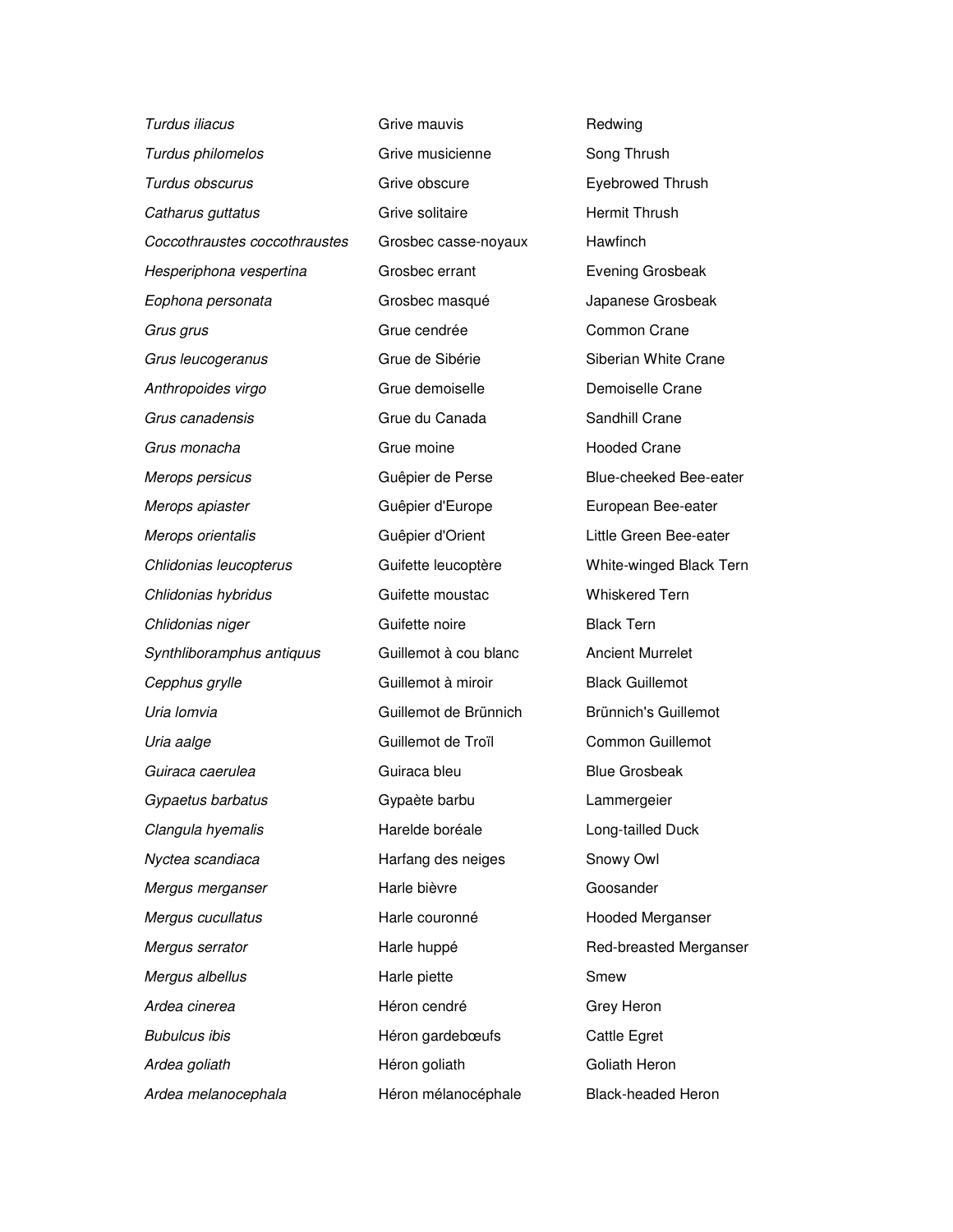Ardea cinerea monicae Héron pâle \* Mauritanian Heron Ardea purpurea en el Héron pourpré de Purple Heron Butorides striatus **Eutoriatus** Héron strié **Marin Striated Heron** Butorides virescens and Heron vert and Green Heron Asio flammeus Hibou des marais Short-eared Owl Asio capensis **Asio Capensis** Hibou du Cap Marsh Owl Asio otus **Asio otus** Hibou moyen-duc Long-eared Owl Riparia cincta **Hirondelle à collier** Banded Martin Hirundo pyrrhonota 
Hirondelle à front blanc

Cliff Swallow Hirundo smithii **Hirondelle à longs brins** Wire-tailed Swallow Tachycineta bicolor **Hirondelle bicolore** Tree Swallow Delichon urbica entity of the Hirondelle de fenêtre House Martin Riparia riparia de rivage de rivage Sand Martin Ptyonoprogne rupestris Firondelle de rochers Crag Martin Hirundo aethiopica **Hirondelle d'Ethiopie** Ethiopian Swallow Ptyonoprogne fuligula entity of Hirondelle isabelline Rock Martin Riparia paludicola e controversi e Hirondelle paludicole e Plain Martin Hirundo daurica 
Hirondelle rousseline Red-rumped Swallow Hirundo rustica e de este de Hirondelle rustique Barn Swallow Haematopus moquini **Huitrier de Moquin** African Black Oystercatcher Haematopus ostralegus **Huîtrier pie** Furasian Oystercatcher Upupa epops **Huppe fasciée** Hoopoe Hypocolius ampelinus Hypocolius gris Grey Hypocolius Hippolais caligata **Hypolaïs bottée** Booted Warbler Hippolais olivetorum **Hypolaïs des oliviers** Olive-tree Warbler Hippolais languida **Hypolaïs d'Upcher de L'Alpolaïs** d'Upcher Upcher's Warbler Hippolais icterina **Hypolaïs** ictérine **Interpretatal Hypolaïs** ictérine **Icterine Warbler** Hippolais pallida **Hypolaïs pâle** Hypolaïs pâle **Clivaceous Warbler** Hippolais polyglotta **Hypolaïs polyglotte** Melodious Warbler Hippolais (caligata) rama helypolaïs rama \* Sykes' Warbler Geronticus eremita **Ibis chauve** Ibis chauve Northern Bald Ibis Plegadis falcinellus Ibis falcinelle Glossy Ibis Threskiornis aethiopicus ibis sacré in Sacred Ibis

Irania gutturalis **Iranie à gorge blanche** White-throated Robin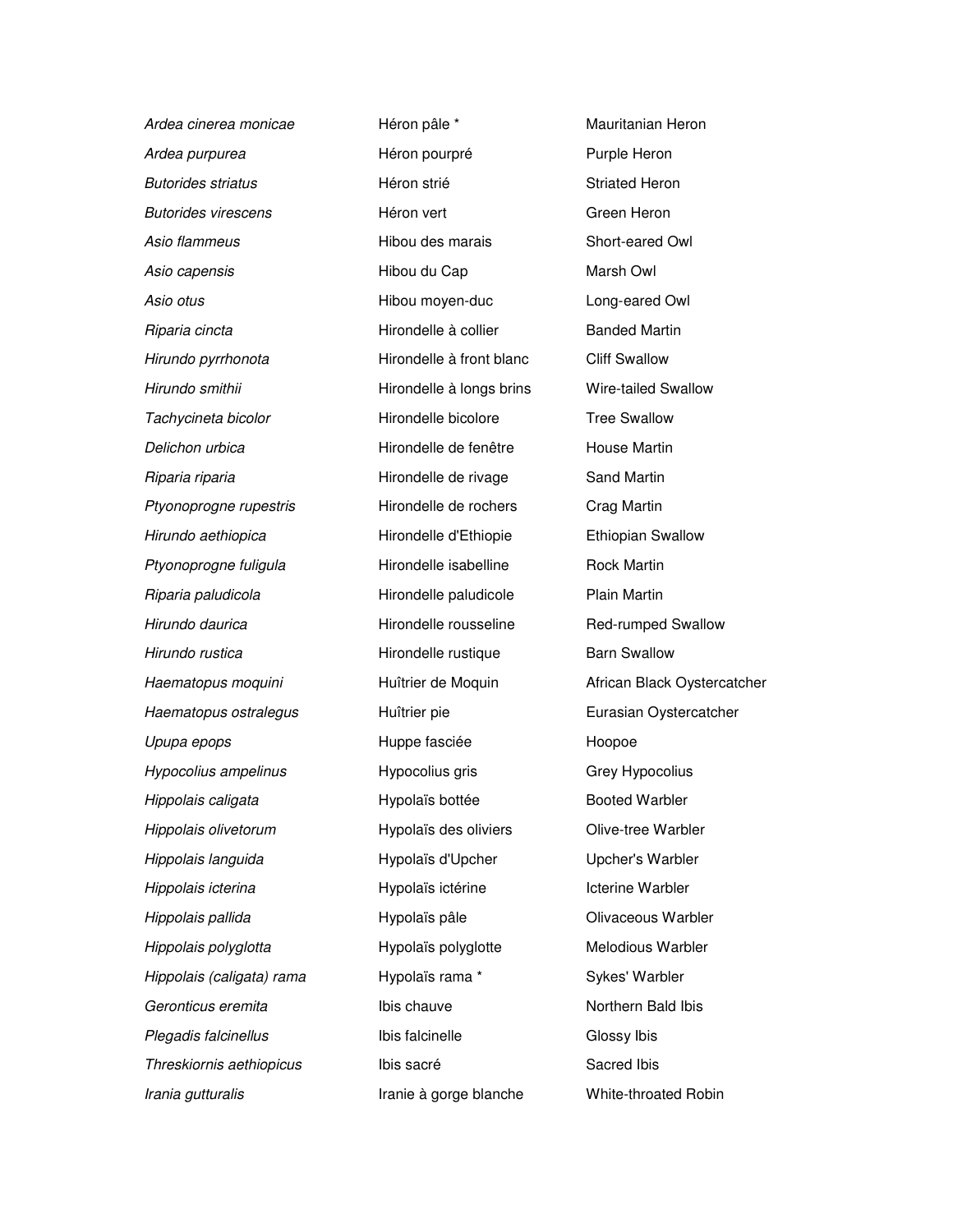Bombycilla garrulus **Bombycilla garrulus** Jaseur boréal **Bohemian Waxwing** Bombycilla cedrorum Jaseur d'Amérique Cedar Waxwing Junco hyemalis Junco ardoisé Dark-eyed Jonco Ketupa zeylonensis **Kétoupa brun** Brown Fish Owl Stercorarius longicaudus Labbe à longue queue Long-tailed Skua Catharacta maccormicki a Labbe de McCormick South Polar Skua Stercorarius parasiticus Labbe parasite Arctic Skua Stercorarius pomarinus et albbe pomarin and the Pomarine Skua Lagopus mutus **Lagopède** alpin **Ptarmigan** Lagopus lagopus scoticus Lagopède d'Ecosse \* Red Grouse Lagopus lagopus **Lagopède des saules** Willow Grouse Carduelis flavirostris Linotte à bec jaune Twite Carduelis cannabina Linotte mélodieuse Linnet Locustella fluviatilis Locustelle fluviatile River Warbler Locustella lanceolata Locustelle lancéolée Lanceolated Warbler Locustella luscinioides Locustelle luscinioïde Savi's Warbler Locustella naevia Locustelle tachetée Grasshopper Warbler Oriolus oriolus Loriot d'Europe Golden Oriole Acrocephalus melanopogon Lusciniole à moustaches Moustached Warbler Fratercula cirrhata mentropolisa Macareux huppé de la Tufted Puffin Fratercula arctica Macareux moine Atlantic Puffin Melanitta (nigra) americana Macreuse à bec jaune \* Black Scoter Melanitta perspicillata Macreuse à front blanc Surf Scoter Melanitta fusca Macreuse brune Velvet Scoter Melanitta nigra **Macreuse noire** Macreuse noire **Common Scoter** Leptoptilos crumeniferus Marabout d'Afrique Marabou Stork Porzana pusilla **Marouette de Baillon** Baillon's Crake Porzana carolina **Marouette de Caroline** Sora Crake Porzana porzana **Marouette ponctuée** Spotted Crake Porzana parva **Marouette** poussin Little Crake Porzana marginalis **Marouette rayée** Striped Crake Acridotheres tristis **Martin triste** Common Myna

Locustella certhiola **Locustelle de Pallas** Pallas's Grasshopper Warbler Locustella fasciolata Locustelle fasciée Gray's Grasshopper Warbler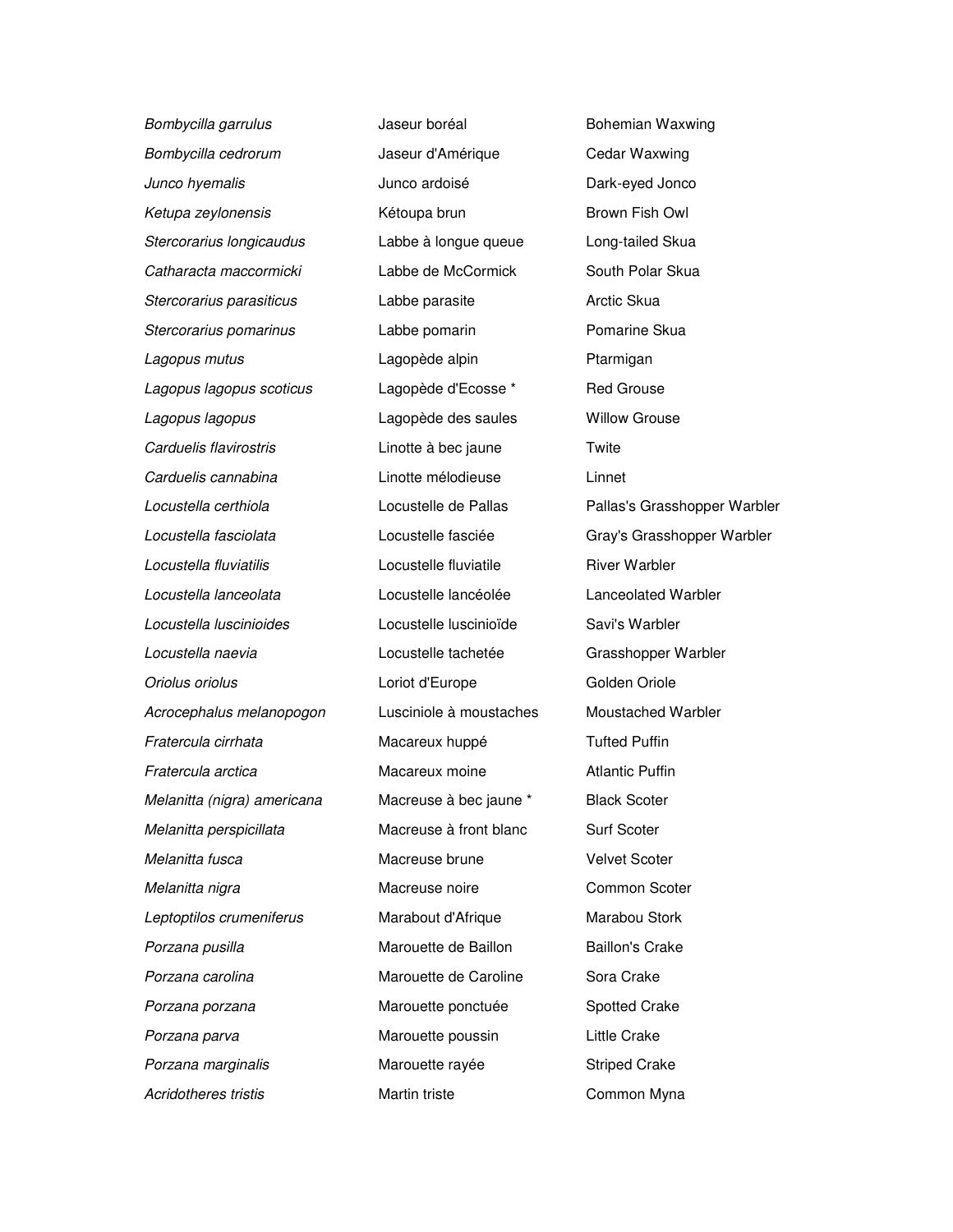| Halcyon leucocephala           | Martin-chasseur à tête grise | Grey-hea              |
|--------------------------------|------------------------------|-----------------------|
| Halcyon smyrnensis             | Martin-chasseur de Smyrne    | Smyrna k              |
| Apus melba                     | Martinet à ventre blanc      | Alpine Sv             |
| Apus caffer                    | Martinet cafre               | White-rur             |
| Apus pacificus                 | Martinet de Sibérie          | Pacific Sy            |
| Apus affinis                   | Martinet des maisons         | <b>Little Swit</b>    |
| Cypsiurus parvus               | Martinet des palmes          | African Pa            |
| Apus alexandri                 | Martinet du Cap-Vert         | Cape Ver              |
| Hirundapus caudacutus          | Martinet épineux             | White-thr<br>Swift    |
| Apus apus                      | Martinet noir                | Common                |
| Apus pallidus                  | Martinet pâle                | Pallid Sw             |
| Chaetura pelagica              | Martinet ramoneur            | Chimney               |
| Apus unicolor                  | Martinet unicolore           | <b>Plain Swi</b>      |
| Megaceryle alcyon              | Martin-pêcheur d'Amérique    | <b>Belted Kir</b>     |
| Alcedo atthis                  | Martin-pêcheur d'Europe      | Common                |
| Alle alle                      | Mergule nain                 | <b>Little Auk</b>     |
| Turdus torquatus               | Merle à plastron             | <b>Ring Ouz</b>       |
| Turdus migratorius             | Merle d'Amérique             | American              |
| Turdus merula                  | Merle noir                   | Blackbird             |
| Turdus pallidus                | Merle pâle                   | Pale Thru             |
| Turdus unicolor                | Merle unicolore              | Tickell's 1           |
| Aegithalos caudatus            | Mésange à longue queue       | Long-taile            |
| Parus cyanus                   | Mésange azurée               | <b>Azure Tit</b>      |
| Parus caeruleus                | Mésange bleue                | <b>Blue Tit</b>       |
| Parus montanus                 | Mésange boréale              | <b>Willow Tit</b>     |
| Parus major                    | Mésange charbonnière         | <b>Great Tit</b>      |
| Parus (caeruleus) degener      | Mésange de Fuerteventura *   | Fuertever             |
| Parus (caeruleus) ombriosus    | Mésange de Palma *           | Palma Bl              |
| Parus (caeruleus) teneriffae   | Mésange de Ténérife *        | Tenerife I            |
| Parus cristatus                | Mésange huppée               | Crested <sub>1</sub>  |
| Parus cinctus                  | Mésange lapone               | Siberian <sup>-</sup> |
| Parus lugubris                 | Mésange lugubre              | Sombre <sub>1</sub>   |
| Parus (caeruleus) ultramarinus | Mésange maghrébine *         | North Afri            |
| Parus ater                     | Mésange noire                | Coal Tit              |

Grey-headed Kingfisher Smyrna Kingfisher Alpine Swift White-rumped Swift Pacific Swift Little Swift African Palm Swift Cape Verde Swift White-throated Needletail Swift Common Swift Pallid Swift Chimney Swift Plain Swift Belted Kingfisher Common Kingfisher Little Auk Ring Ouzel American Robin **Blackbird** Pale Thrush Tickell's Thrush Long-tailed Tit Azure Tit **Willow Tit** Fuerteventura Blue Tit Palma Blue Tit Tenerife Blue Tit **Prested Tit** Siberian Tit Sombre Tit North African Blue Tit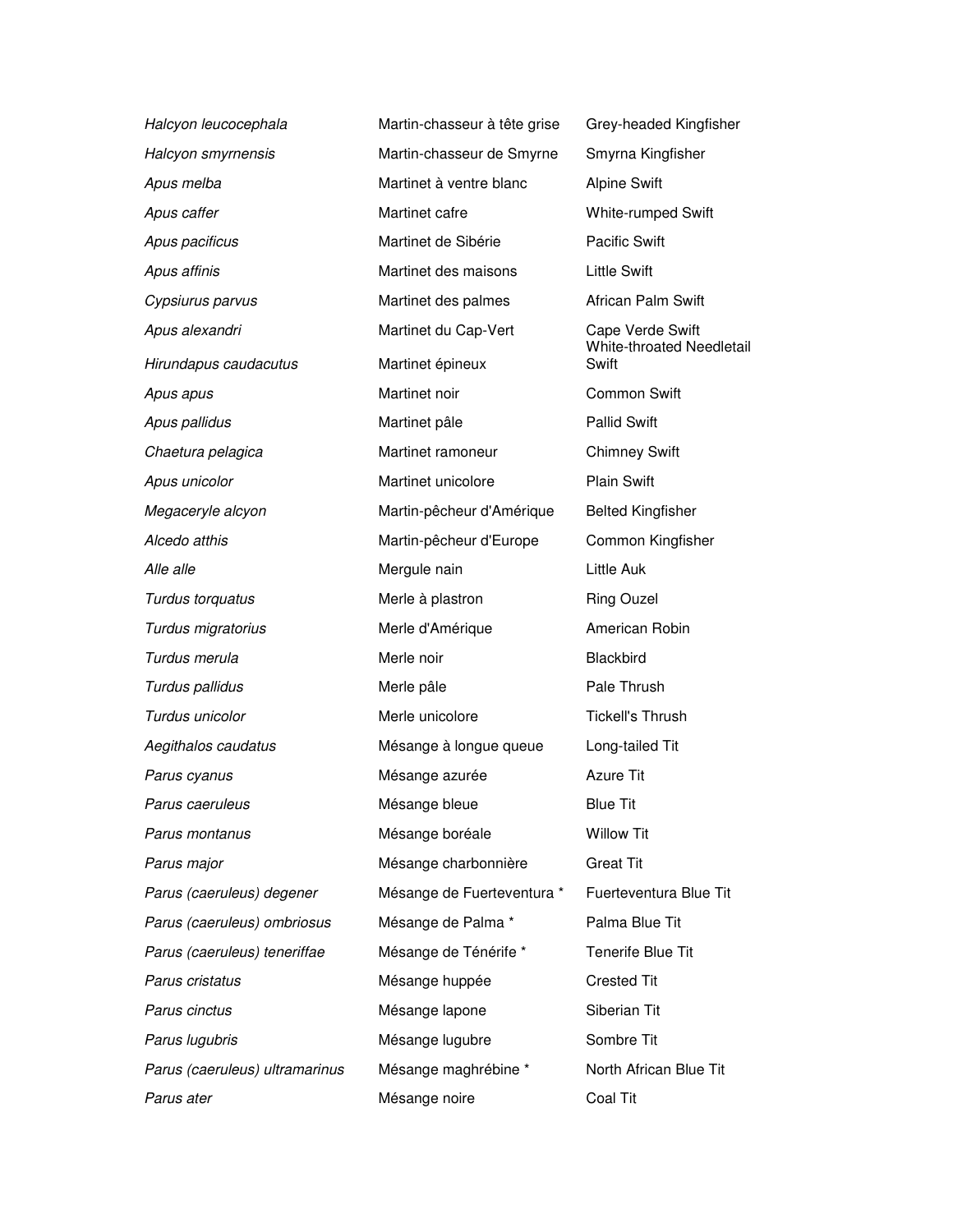Parus palustris The Mésange nonnette Marsh Tit Perisoreus infaustus **Mésangeai imitateur** Siberian Jay Milvus migrans aegyptius Milan d'Egypte \* Egyptian Kite Milvus migrans **Milan noir** Milan noir **Black Kite** Milvus milvus **Milan royal** Milan royal Red Kite Passer iagoensis **Exercice Sparrow** Moineau à dos roux Cape Verde Sparrow Petronia xanthocollis Moineau à gorge jaune Yellow-throated Sparrow Passer simplex **Moineau blanc** Desert Sparrow Passer domesticus italiae Moineau cisalpin \* Italian Sparrow Passer moabiticus Moineau de la mer Morte Dead Sea Sparrow Passer domesticus Moineau domestique House Sparrow Passer luteus Moineau doré Sudan Golden Sparrow Passer hispaniolensis **Moineau espagnol** Spanish Sparrow Passer montanus **Moineau friquet** Eurasian Tree Sparrow Petronia brachydactyla **Moineau pâle Charloch Charloch** Pale Rock Sparrow Petronia petronia metronia e controversi Moineau soulcie controversi Rock Sparrow Eremopterix verticalis Moinelette à dos gris Grey-backed Finch-lark Eremopterix signata Moinelette d'Oustalet Chestnut-headed Finch-lark Eremopterix nigriceps Moinelette<sup>3</sup>à front blanc Black-crowned Finch-lark Monticola solitarius **Monticole bleu** Blue Rock Thrush Monticola saxatilis Monticole de roche Rock Thrush Dumetella carolinensis and Moqueur chat Grey Catbird Mimus polyglottos Moqueur polyglotte Northern Mockingbird Toxostoma rufum **Moqueur roux** Brown Thrasher Sayornis phoebe **Moucherolle** phébi **Eastern Phoebe** Empidonax virescens Moucherolle vert Acadian Flycatcher Larus cirrocephalus **Mouette à tête grise** Grey-headed Gull Larus atricilla **Mouette** atricille Laughing Gull Pagophila eburnea Mouette blanche Ivory Gull Larus philadelphia **Mouette de Bonaparte** Bonaparte's Gull Larus pipixcan **Mouette de Franklin** Franklin's Gull Rhodostethia rosea Mouette de Ross Ross's Gull Larus sabini Mouette de Sabine Sabine's Gull

Larus brunnicephalus **Mouette du Tibet** Brown-headed Gull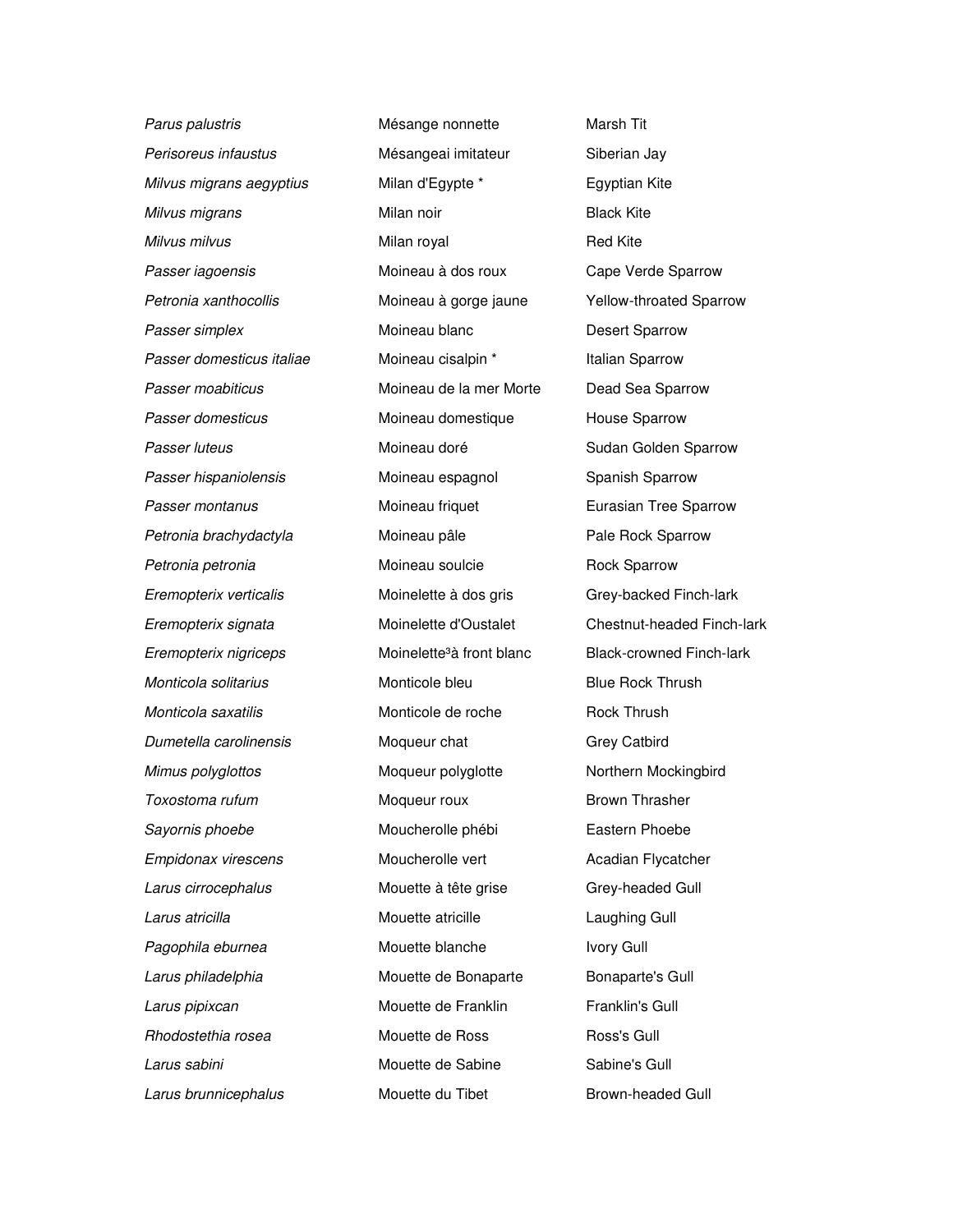Larus melanocephalus Mouette mélanocéphale Mediterranean Gull Larus minutus **Mouette** pygmée Little Gull Larus ridibundus Mouette rieuse Black-headed Gull Rissa tridactyla **Mouette** tridactyle Kittiwake Netta rufina Mette rousse Red-crested Pochard Montifringilla nivalis **Niverolle** alpine Snowfinch Anous stolidus **Anous Stolidus** Noddi brun Brown Noddy Anous minutus **Noddi** noir **Noddi** noir **Black Noddy** Fregetta grallaria Océanite à ventre blanc White-bellied Storm-petrel Oceanodroma leucorhoa Océanite culblanc Leach's Storm-petrel Oceanodroma castro Océanite de Castro Madeiran Storm-petrel Oceanodroma monorhis  $Oce$ anite de Swinhoe Swinhoe's Storm-petrel Oceanites oceanicus Océanite de Wilson Wilson's Storm-petrel Pelagodroma marina Océanite frégate White-faced Storm-petrel Hydrobates pelagicus Océanite tempête European Storm-petrel Burhinus oedicnemus **Cedicnème criard** Stone-curlew Burhinus senegalensis **Senegal Senegal Senegal Thick-knee** Cedicnème du Sénégal Senegal Thick-knee Anser brachyrhynchus **Oie à bec court** Pink-footed Goose Anser indicus Cie à tête barrée **Bar-headed Goose** Anser anser Contract Communication Contract Contract Contract Contract Contract Contract Contract Contract Contract Contract Contract Contract Contract Contract Contract Contract Contract Contract Contract Contract Contrac Anser rossii Oie de Ross Ross's Goose Anser fabalis **Anser fabalis** Oie des moissons Bean Goose Anser caerulescens Cie des neiges Snow Goose Anser albifrons flavirostris Cie du Groenland \* Anser erythropus Oie naine Lesser White-fronted Goose Anser albifrons Oie rieuse White-fronted Goose Plectropterus gambensis Cie-armée de Gambie Spur-winged Goose Icterus galbula **Interpretista Coriole de Baltimore** Baltimore Oriole Alopochen aegyptiacus **Cuette d'Egypte** Egyptian Goose Ardeotis arabs **Arabian Bustarde Outarde arabe** Arabian Bustard Otis tarda Outarde barbue Great Bustard Tetrax tetrax Outarde canepetière Little Bustard Neotis denhami Outarde de Denham Denham's Bustard Chlamydotis undulata Outarde houbara Houbara Bustard

Greenland White-fronted Goose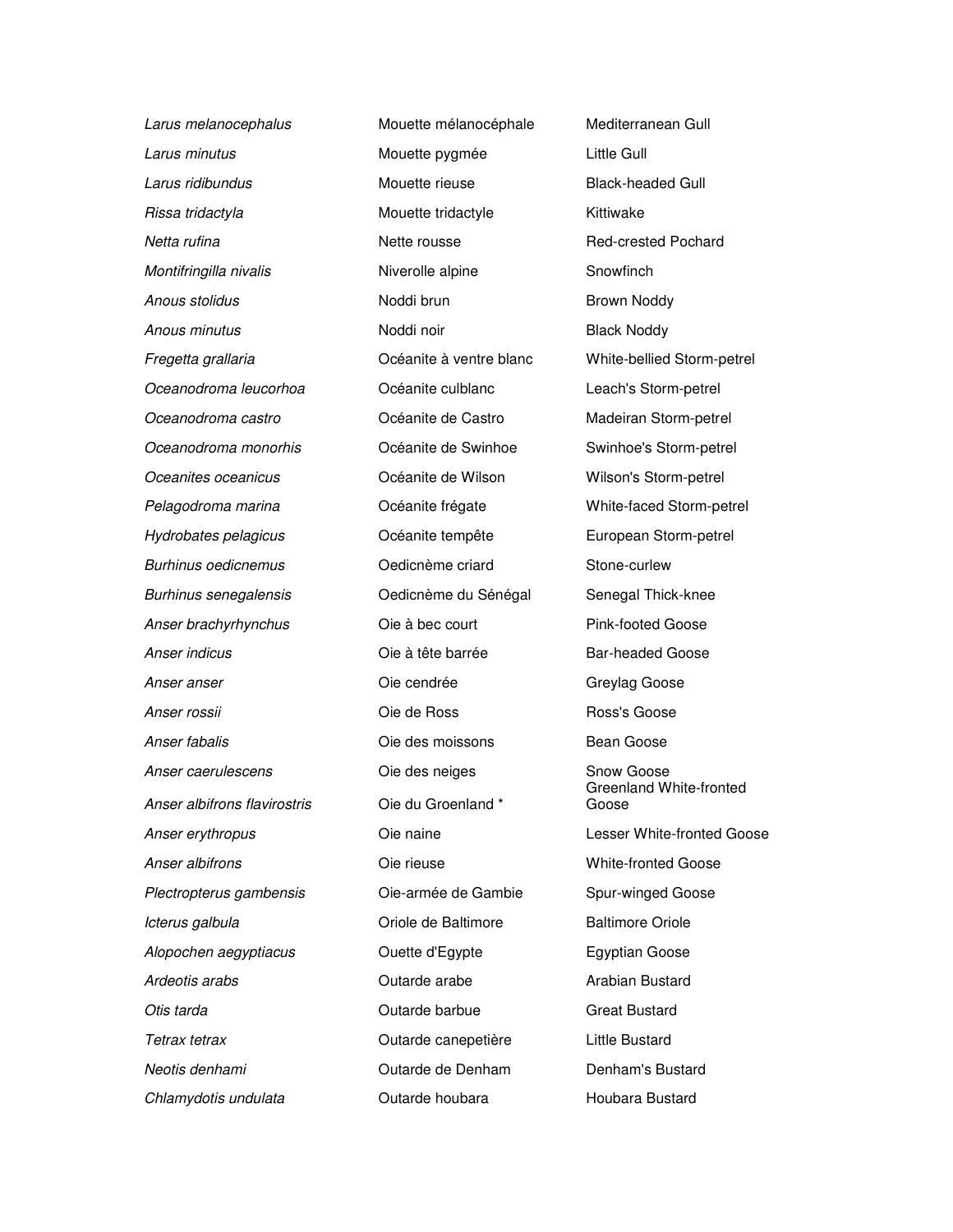Panurus biarmicus Panure à moustaches Bearded Tit Dendroica palmarum Paruline à couronne rousse Palm Warbler Dendroica coronata Paruline à croupion jaune Yellow-rumped Warbler Dendroica pensylvanica Paruline à flancs marron Chestnut-sided Warbler Seiurus aurocapillus **Paruline couronnée** Covenbird Mniotilta varia **Paruline noir et blanc** Black-and-white Warbler Dendroica tigrina **Paruline tigrée** Cape May Warbler Passerina ciris **Passerin** Passerin nonpareil **Painted Bunting** Pelecanus crispus **Pélican frisé** de la palmatian Pelican Pelican Pelican Pelican Pelican Pelican Pelican Pelican Pelican Pelican Pelican Pelican Pelican Pelican Pelican Pelican Pelican Pelican Pelican Pelican Pelican Peli Pelecanus rufescens **Pélican gris** Pelican gris Pink-backed Pelican Alectoris graeca **Perdrix bartavelle** Rock Partridge Alectoris chukar **Perdrix choukar** Perdrix choukar Chukar Partridge Perdix dauuricae **Perdrix de Daourie** Perdrix de Daourie Daurian Partridge

Neotis nuba Outarde nubienne Nubian Bustard Vermivora chrysoptera **Paruline à ailes dorées** Golden-winged Warbler Wilsonia pusilla **Paruline à calotte noire** Wilson's Warbler Wilsonia citrina etteritude di Paruline à capuchon de Hooded Warbler Parula americana **Paruline à collier** Parula en Dorthern Parula Dendroica fusca Paruline à gorge orangée Blackburnian Warbler Dendroica magnolia Paruline à tête cendrée Magnolia Warbler Seiurus noveboracensis entity Paruline des ruisseaux enterthrush Northern Waterthrush Wilsonia canadensis **Paruline du Canada** Canada Warbler Setophaga ruticilla Paruline flamboyante American Redstart Dendroica petechia e contra Paruline jaune e contra Vellow Warbler Geothlypis trichas **Paruline masquée** Common Yellowthroat Vermivora peregrina 
and the Paruline obscure Tennessee Warbler Dendroica striata **Paruline rayée** Blackpoll Warbler Passerina amoena Passerin azuré Lazuli Bunting Passerina cyanea **Passerin** Passerin indigo **Indigo** Bunting Pelecanus onocrotalus Pélican blanc White Pelican Ammoperdix heyi **Perdrix de Hey** Sand Partridge

Dendroica virens Paruline à gorge noire Black-throated Green Warbler Dendroica caerulescens Paruline bleue Black-throated Blue Warbler Alectoris melanocephala **Perdrix à tête noire** Arabian Red-legged Partridge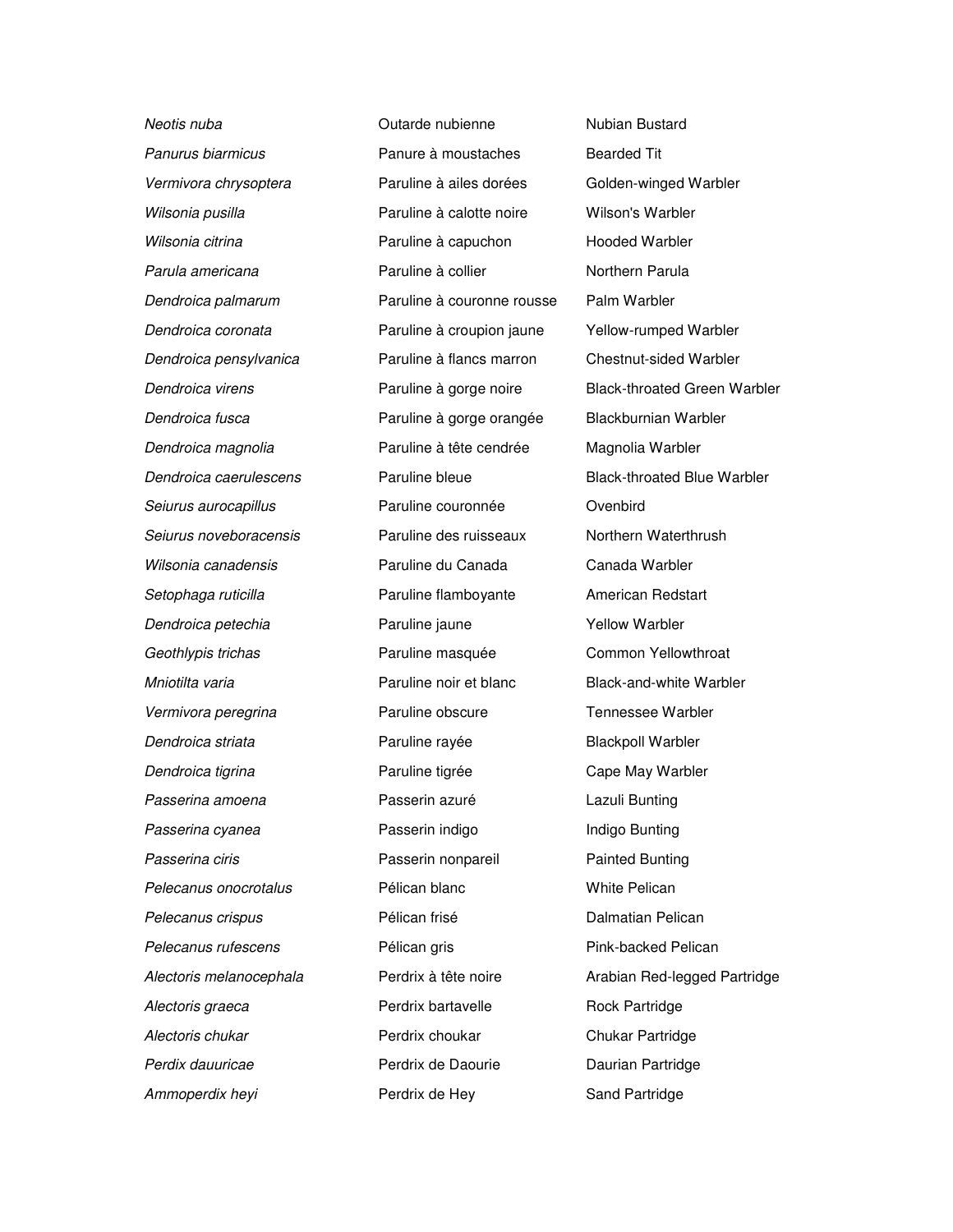| Alectoris philbyi          | Per  |
|----------------------------|------|
| Alectoris barbara          | Per  |
| Perdix perdix              | Per  |
| Alectoris rufa             | Per  |
| Ammoperdix griseogularis   | Per  |
| Psittacula krameri         | Per  |
| Ixobrychus exilis          | Peti |
| Charadrius dubius          | Peti |
| Otus brucei                | Peti |
| Otus scops                 | Peti |
| Bulweria bulwerii          | Péti |
| Bulweria fallax            | Péti |
| Pterodroma madeira         | Péti |
| Pterodroma incerta         | Péti |
| Pterodroma hasitata        | Péti |
| Pterodroma feae            | Péti |
| Pterodroma mollis          | Péti |
| Phaethon aethereus         | Pha  |
| Phalaropus lobatus         | Pha  |
| Phalaropus fulicarius      | Pha  |
| Phalaropus tricolor        | Pha  |
| Acrocephalus paludicola    | Phr  |
| Acrocephalus schoenobaenus | Phr  |
| Dendrocopos leucotos       | Pic  |
| Picus canus                | Pic  |
| Picus vaillantii           | Pic  |
| Dendrocopos major          | Pic  |
| Dendrocopos minor          | Pic  |
| Colaptes auratus           | Pic  |
| Sphyrapicus varius         | Pic  |
| Dendrocopos medius         | Pic  |
| Dryocopus martius          | Pic  |
| Dendrocopos syriacus       | Pic  |
| Picoides tridactylus       | Pic  |

Perdix perdix Perdrix grise Grey Partridge it Blongios **Exilis Exilis Petit Bittern** rel de Bulwer **Bulwer's Petrel** rel de Madère **Madère Entrel Zino's Petrel** rel de Schlegel **Atlantic Petrel** Pea's Petrel gongon Fea's Petrel alarope à bec large **Fullicary Grey Phalarope** agmite des joncs Sedge Warbler

drix de Philby **Philby's Rock Partridge** drix gambra **Barbary Partridge** drix rouge **Red-legged Partridge** drix si-si **Ammung See-see Partridge** ruche à collier **Rose-ringed Parakeet** it Gravelot **Little Ringed Plover** it-duc de Bruce **Communist** Striated Scops Owl it-duc scops **Petit-duc scops Petit-duc scops** Owl rel de Jouanin **Fallace Europe de Jouanin's Petrel** rel diablotin **Registal Black-capped Petrel** rel soyeux Soft-plumaged Petrel eton à bec rouge Red-billed Tropicbird larope à bec étroit Red-necked Phalarope larope de Wilson **Wilson's Phalarope** agmite aquatique **Aquatic Warbler** à dos blanc **Exercise State White-backed Woodpecker** cendré Cendré Grey-headed Woodpecker de Levaillant **Levaillant's Woodpecker** épeiche Great Spotted Woodpecker épeichette **Lesser Spotted Woodpecker** flamboyant Northern Flicker maculé  $V$ ellow-bellied Sapsucker mar **Dendrocopolis Middle Spotted Woodpecker** noir **Black Woodpecker** syriaque **Syrian Woodpecker** tridactyle **Picolary Picolary Picolary Picolary Picolary Picolary Picolary Picolary Picolary Picolary Picolary**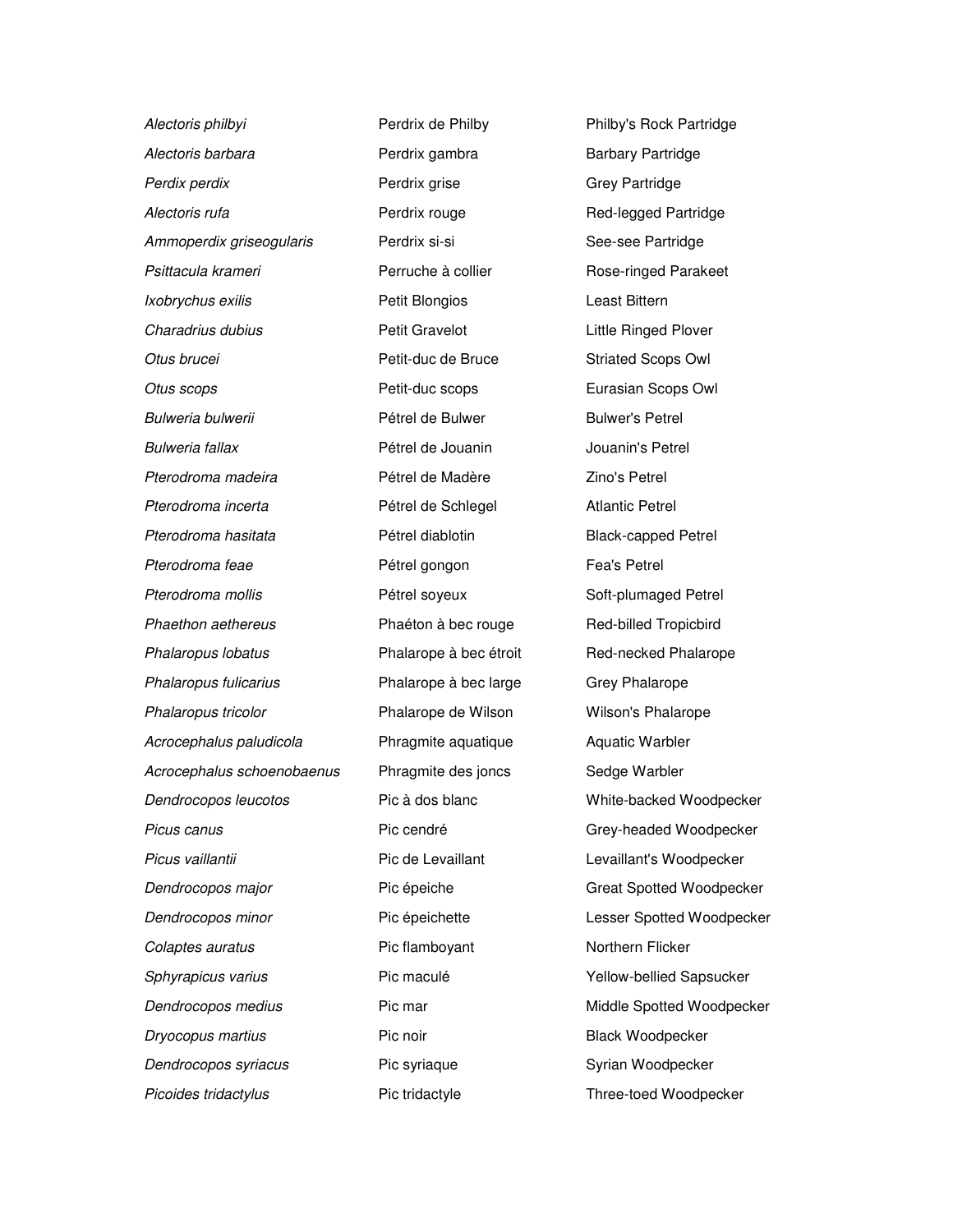Picus viridis **Pickers** Pic vert **Green Woodpecker** Green Woodpecker Pica pica **Pica pica Reserve Alle Structure Pie bavarde** Black-billed Magpie Cyanopica cyana **Pie bleue** Pie bleue Azure-winged Magpie Lanius excubitoroides Tie-grièche à dos gris Grey-backed Fiscal Shrike Lanius minor Pie-grièche à poitrine rose Lesser Grey Shrike Lanius senator The Pie-grièche à tête rousse Woodchat Shrike Lanius cristatus **Exercise Exercise** Pie-grièche brune Brown Shrike Lanius (excubitor) pallidirostris Pie-grièche des steppes \* Steppe Grey Shrike Lanius collurio **Pie-grièche écorcheur** Red-backed Shrike Lanius excubitor Pie-grièche grise Great Grey Shrike Lanius isabellinus **Pie-grièche isabelle** Isabelline Shrike Lanius nubicus Pie-grièche masquée Masked Shrike Lanius (excubitor) meridionalis Pie-grièche méridionale \* Southern Grey Shrike Lanius schach Pie-grièche schach Long-tailed Shrike Columba livia **Pigeon biset** Rock Pigeon biset Columba oenas **Pigeon colombin** Stock Pigeon Columba bollii **Netical Exercise Bolle** Pigeon de Bolle **Bolle's Pigeon** Columba junoniae **Pigeon des lauriers** Laurel Pigeon Columba eversmanni Pigeon d'Eversmann Yellow-eyed Stock Dove Columba palumbus **Pigeon ramier** Wood Pigeon Columba trocaz Pigeon trocaz Trocaz Pigeon Alca torda **Pingouin** torda Razorbill Fringilla teydea **Pinson bleu** Pinson bleu Blue Chaffinch Fringilla coelebs Pinson des arbres Chaffinch Fringilla montifringilla **Pinson du Nord** Brambling Numida meleagris **Numidia en Contrade de Numidie** Helmeted Guineafowl Anthus hodgsoni **Pipit à dos olive Colive-backed Pipit** Anthus hodgsoni Anthus cervinus **Anthus cervinus** Pipit à gorge rousse Red-throated Pipit Anthus similis **Anthus similis** Pipit à long bec Long-billed Pipit Anthus berthelotii **Anthus bertheloti** Pipit de Berthelot **Berthelot's Pipit** Anthus godlewskii **Pipit de Godlewski** Blyth's Pipit Anthus gustavi **Pipit de la Petchora** Petchora Pipit Anthus richardi **Pipit de Richard Richard's Pipit** de Richard's Pipit Anthus trivialis **Anthus trivialis** Pipit des arbres Tree Pipit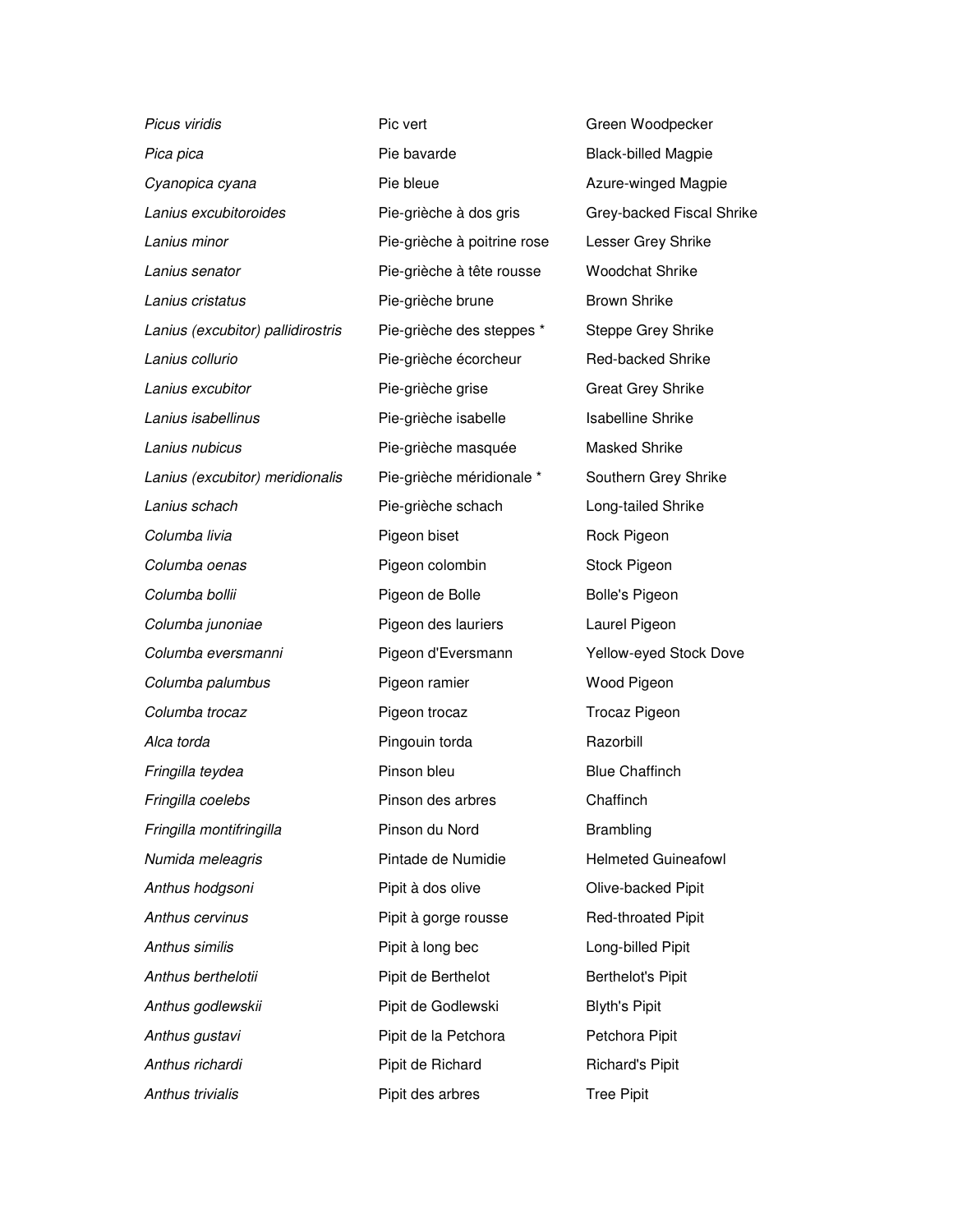| Anthus rubescens                                           | Pipit farlousane      |
|------------------------------------------------------------|-----------------------|
| Anthus pratensis                                           | Pipit farlouse        |
| Anthus petrosus                                            | Pipit maritime        |
| Anthus campestris                                          | Pipit rousseline      |
| Anthus spinoletta                                          | Pipit spioncelle      |
| Gavia adamsii                                              | Plongeon à bec blan   |
| Gavia arctica                                              | Plongeon arctique     |
| Gavia stellata                                             | Plongeon catmarin     |
| Gavia immer                                                | Plongeon imbrin       |
| Pluvianus aegyptius                                        | Pluvian fluviatile    |
| Pluvialis squatarola                                       | Pluvier argenté       |
| Charadrius asiaticus                                       | Pluvier asiatique     |
| Pluvialis dominica                                         | Pluvier bronzé        |
| Pluvialis apricaria                                        | Pluvier doré          |
| Pluvialis fulva                                            | Pluvier fauve         |
| Charadrius morinellus                                      | Pluvier guignard      |
| Phylloscopus inornatus                                     | Pouillot à grands sou |
| Phylloscopus t. plumbeitarsus                              | Pouillot à pattes som |
| Phylloscopus borealis                                      | Pouillot boréal       |
| Phylloscopus fuscatus                                      | Pouillot brun         |
| Phylloscopus bonelli                                       | Pouillot de Bonelli   |
| Phylloscopus (inornatus) humei                             | Pouillot de Hume *    |
| Phylloscopus (sindianus) lorenzii                          | Pouillot de Lorenz *  |
| Phylloscopus proregulus                                    | Pouillot de Pallas    |
| Phylloscopus schwarzi                                      | Pouillot de Schwarz   |
| Phylloscopus collybita tristis<br>Phylloscopus (collybita) | Pouillot de Sibérie * |
| canariensis                                                | Pouillot des Canarie  |
| Phylloscopus trochiloides nitidus                          | Pouillot du Caucase   |
| Phylloscopus trochilus                                     | Pouillot fitis        |
| Phylloscopus (collybita) brehmii                           | Pouillot ibérique *   |
| Phylloscopus neglectus                                     | Pouillot modeste      |
| Phylloscopus sindianus                                     | Pouillot montagnard   |
| Phylloscopus (bonelli) orientalis                          | Pouillot oriental *   |
| Phylloscopus sibilatrix                                    | Pouillot siffleur     |

**Buff-bellied Pipit Meadow Pipit Rock Pipit Tawny Pipit Water Pipit Case addam** and White-billed Diver Black-throated Diver **Red-throated Diver** Great Northern Diver **Egyptian Courser** Grey Plover Caspian Plover American Golden Plover European Golden Plover Pacific Golden Plover Mountain Dotterel Phylloscopus inornatus Pouillot à grands sourcils Yellow-browed Warbler nbres \* Two-barred Greenish Warbler Arctic Warbler Dusky Warbler Bonelli's Warbler Hume's Yellow-browed Warbler **Caucasian Chiffchaff** Pallas's Warbler Radde's Warbler Siberian Chiffchaff s<sup>\*</sup> Canary Islands Chiffchaff \* Green Warbler **Willow Warbler** Iberian Chiffchaff Plain Leaf Warbler Mountain Chiffchaff Eastern Bonelli's Warbler Wood Warbler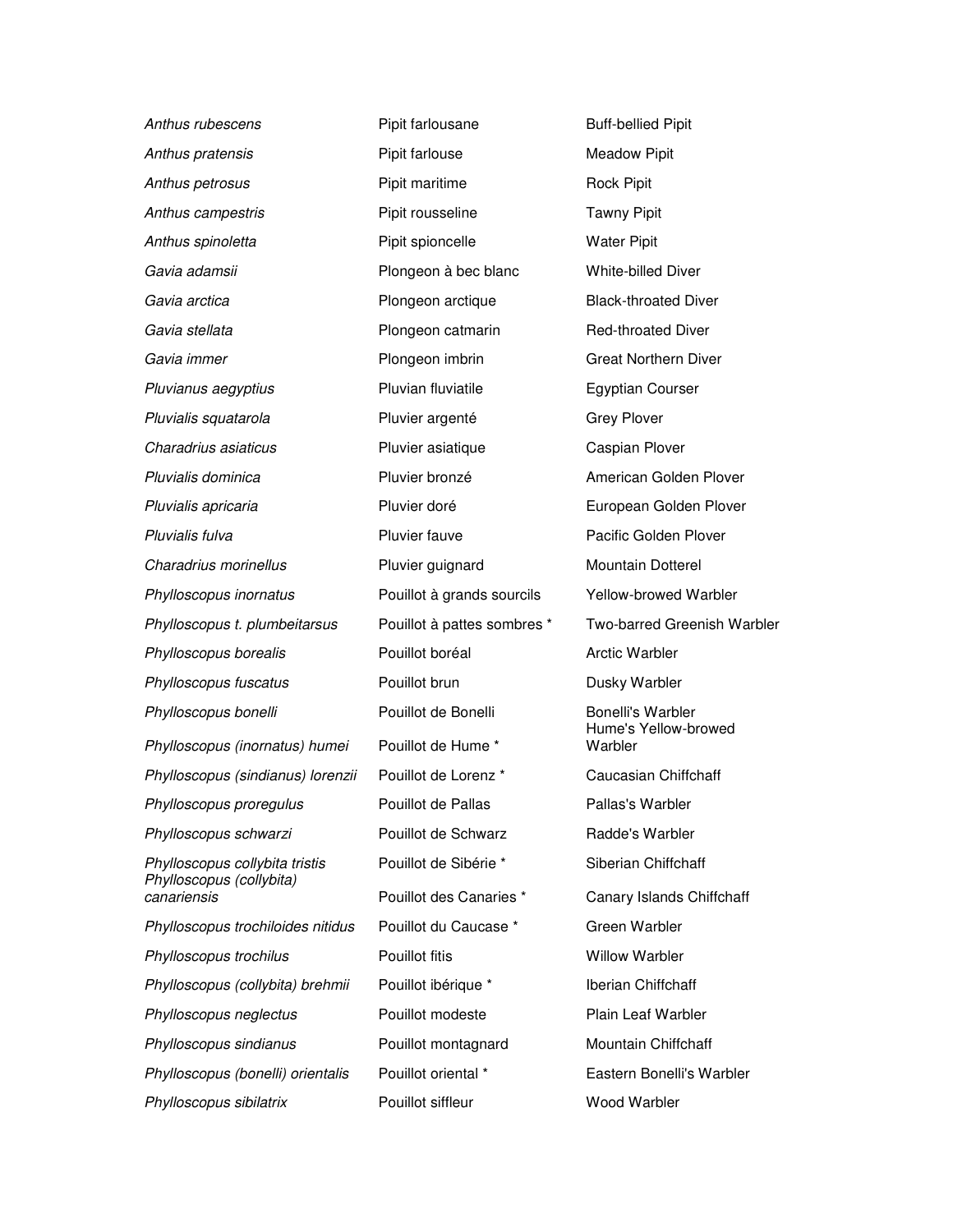Phylloscopus collybita **Pouillot** véloce Common Chiffchaff Phylloscopus trochiloides Pouillot verdâtre Greenish Warbler Spiloptila clamans **Prinia à front écailleux** Cricket Warbler Prinia gracilis **Princia gracile** Prinia gracile Graceful Warbler Puffinus carneipes **Puffin** a pieds pâles Pale-footed Shearwater Calonectris diomedea **Calonectris diomedea** Puffin cendré **Cory's Shearwater** Puffinus Iherminieri **Puffin d'Audubon** Audubon's Shearwater Puffinus puffinus **Puffinity** Puffin des Anglais Manx Shearwater Puffinus (yelkouan) mauretanicus Puffin des Baléares \* Balearic Shearwater Calonectris (diomedea) edwardsii Puffin du Cap-Vert \* Cape Verde Shearwater Puffinus pacificus **Puffin** Fouquet **Puffin** fouquet Wedge-tailed Shearwater Puffinus griseus **Puffin** Fuffin fuligineux **Sooty Shearwater** Sooty Shearwater Calonectris leucomelas Puffin leucomèle Streaked Shearwater Puffinus gravis **Puffin majeur** Great Shearwater Puffinus Iherminieri persicus Puffin persique \* Persian Shearwater Puffinus assimilis **Puffin** semblable **Puffin** semblable Little Shearwater Puffinus (yelkouan) yelkouan Puffin yelkouan \* Levantine Shearwater Haliaeetus albicilla **Pygargue à queue blanche** White-tailed Eagle Haliaeetus leucocephalus Pygargue à tête blanche Bald Eagle Haliaeetus leucoryphus Pygargue de Pallas Pallas's Fish Eagle Haliaeetus pelagicus **Brand Constantine Constantine Constantine Constantine Constantine Constantine Constantine Constantine Constantine Constantine Constantine Constantine Constantine Constantine Constantine Constantine Co** Haliaeetus vocifer **African Exercicial Exercic** Pygargue vocifère **African Fish Eagle** Quiscalus quiscala Quiscale bronzé Common Crackle Limnocorax flavirostra **Râle à bec jaune** African Black Crake Rallus aquaticus **Râle d'eau** Rail et al annum Water Rail Crex crex Creases Creases Râle des genêts Corn Crake Remiz (pendulinus) coronatus Rémiz couronnée \* White-crowned Penduline Tit Remiz pendulinus and Rémiz penduline and Penduline-Tit Rostratula benghalensis Rhynchée peinte Painted-Snipe Tarsiger cyanurus **Robin à flancs roux** Red-flanked Bluetail Regulus calendula **Roitelet à couronne rubis** Ruby-crowned Kinglet Regulus ignicapillus **Roitelet à triple bandeau** Firecrest Regulus (regulus) teneriffae Roitelet de Ténérife \* Canary Islands Goldcrest Regulus regulus de la contracte de Roitelet huppé de Coldcrest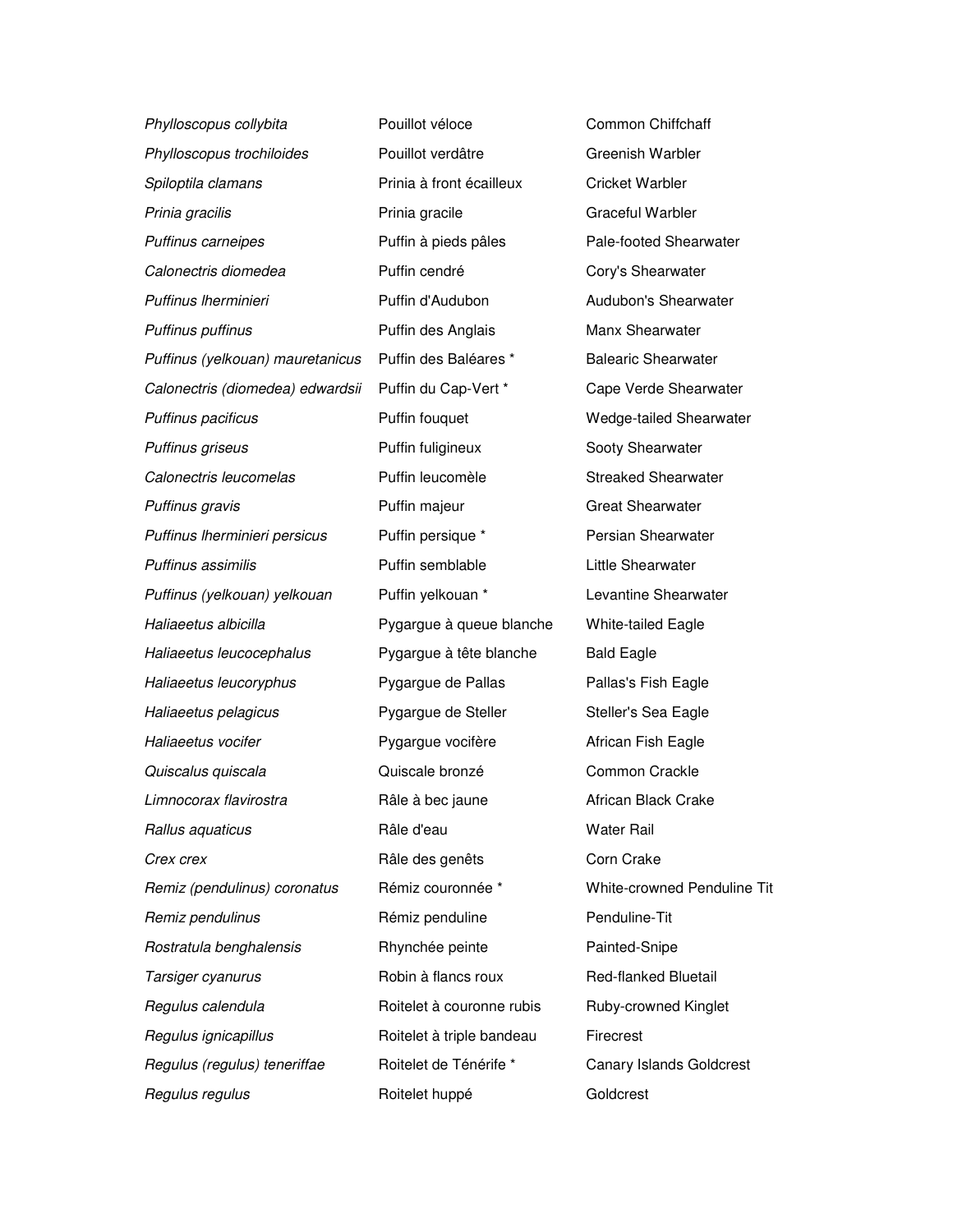Eurystomus glaucurus **Broad-billed Roller** Rolle violet **Broad-billed Roller** Coracias abyssinicus **Rollier d'Abyssinie** Abyssinian Roller Coracias garrulus **Europe Rollier d'Europe European Roller** Coracias benghalensis **Rollier** indien Indian Roller Rhodopechys sanguinea Roselin à ailes roses Crimson-winged Finch Uragus sibiricus Roselin à longue queue Long-tailed Rosefinch Carpodacus erythrinus **Roselin cramoisi** Common Rosefinch Rhodopechys obsoleta Roselin de Lichtenstein Desert Finch Rhodopechys mongolica Roselin de Mongolie Mongolian Finch Carpodacus synoicus Roselin du Sinaï Sinai Rosefinch Rhodopechys githaginea **Roselin githagine** Trompeter Finch Carpodacus roseus Roselin rose Pallas's Rosefinch Carpodacus rubicilla **Roselin tacheté Great Rosefinch Carpodacus rubicilla** Luscinia cyane Rossignol bleu Siberian Blue Robin Luscinia megarhynchos **Rossignol philomèle** Rufous Nightingale Luscinia luscinia Rossignol progné Thrush Nightingale Erithacus rubecula Rougegorge familier European Robin Phoenicurus phoenicurus **Rougequeue à front blanc** Common Redstart Phoenicurus erythrogaster Rougequeue de Güldenstädt Güldenstädt's Redstart Phoenicurus moussieri Rougequeue de Moussier Moussier's Redstart Phoenicurus erythronotus Rougequeue d'Eversmann Eversmann's Redstart Phoenicurus ochruros **Rougequeue noir** Black Redstart Acrocephalus aedon Rousserolle à gros bec Thick-billed Warbler Acrocephalus dumetorum Rousserolle des buissons Blyth's Reed Warbler Acrocephalus griseldis **Rousserolle d'Irak** Basra Reed Warbler Acrocephalus orientalis The Rousserolle d'Orient Coriental Reed Warbler Acrocephalus brevipennis Rousserolle du Cap-Vert Cape Verde Warbler Acrocephalus scirpaceus Rousserolle effarvatte Reed Warbler Acrocephalus agricola Rousserolle isabelle Paddyfield Warbler Acrocephalus stentoreus **Rousserolle** stentor **Clamorous Reed Warbler** Acrocephalus arundinaceus Rousserolle turdoïde Great Reed Warbler Acrocephalus palustris **Rousserolle verderolle** Marsh Warbler Onychognathus tristramii Rufipenne de Tristram Tristram's Starling Anas discors **Sarcelle à ailes bleues** Blue-winged Teal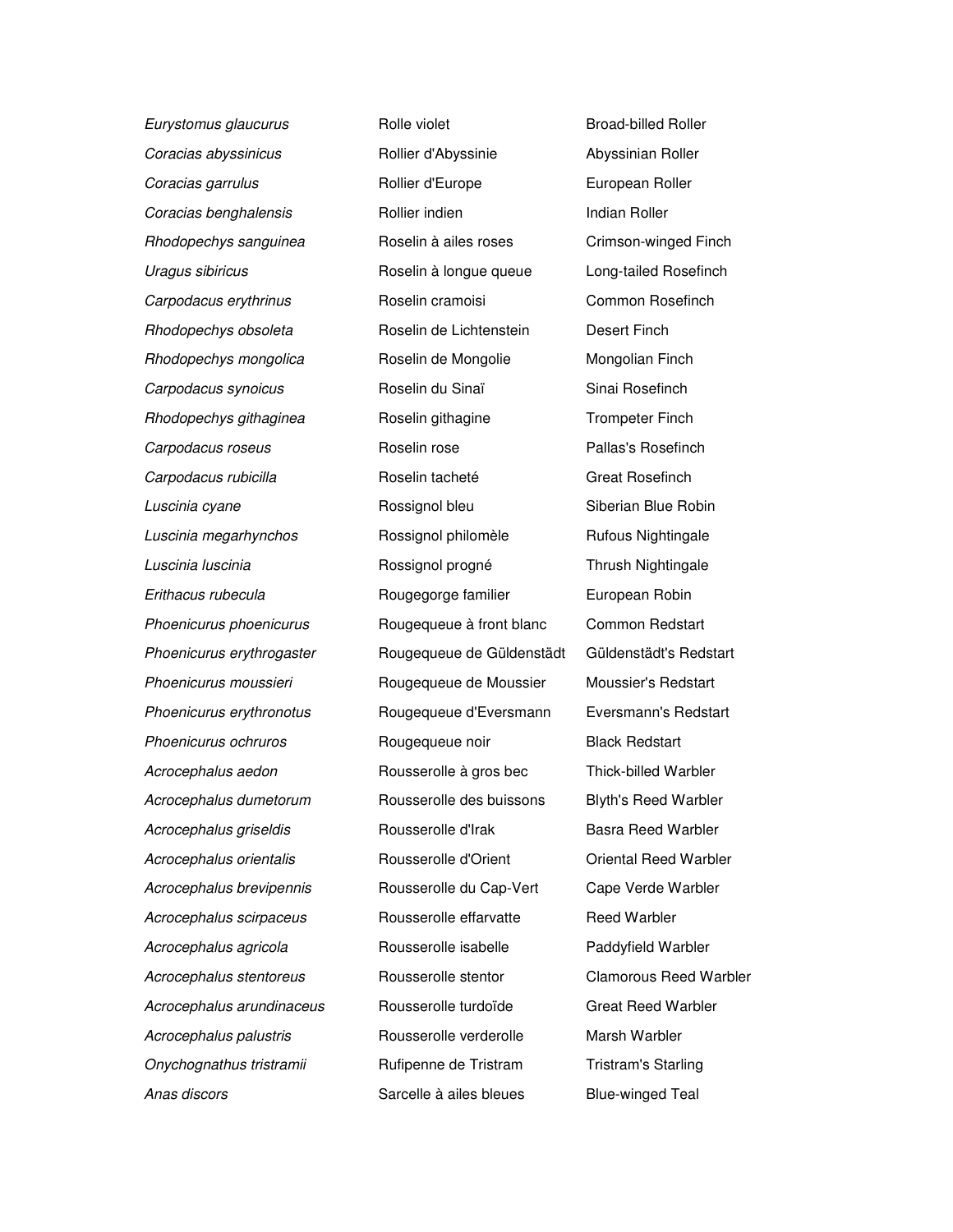Anas crecca carolinensis Sarcelle à ailes vertes \* Green-winged Teal Anas querquedula Sarcelle d'été Garganey Anas crecca Sarcelle d'hiver Common Teal Anas formosa **Sarcelle** élégante Baikal Teal Marmaronetta angustirostris Sarcelle marbrée Marbled Duck Serinus pusillus Serin à front rouge Red-fronted Serin and Red-fronted Serin Serinus serinus **Sering Serin Communist Serin Cini** European Serin Serinus canaria et annum Serin des Canaries Canary Serinus syriacus Serin syriaque Serin syriaque Syrian Serin Chersophilus duponti Sirli de Dupont Dupont's Lark Alaemon alaudipes Sirli du désert de la Hoopoe Lark Sitta canadensis Sittelle à poitrine rousse Red-breasted Nuthatch Sitta whiteheadi Sittelle corse Corsican Nuthatch Sitta krueperi Sittelle de Krüper Krüper's Nuthatch Sitta neumayer **Sittelle de Neumayer** Mestern Rock Nuthatch Sitta tephronota Sittelle des rochers Eastern Rock Nuthatch Sitta ledanti **Sittelle kabyle** Sittelle kabyle Algerian Nuthatch Sitta europaea Sittelle torchepot Wood Nuthatch Carduelis hornemanni Sizerin blanchâtre **Arctic Redpoll** Carduelis flammea Sizerin flammé Common Redpoll Nectarinia osea Souimanga de Palestine Palestine Sunbird Anthreptes metallicus Souimanga du Nil Nile Valley Sunbird Anthreptes platurus Souimanga pygmée Pygmy Sunbird Platalea leucorodia Spatule blanche Eurasian Spoonbill Platalea alba **Spatule d'Afrique** African Spoonbill Cinnyricinclus leucogaster Spréo améthyste Violet-backed Starling Aethia cristatella **Starique cristatelle** Crested Auklet Cyclorrhynchus psittacula Starique perroquet Parakeet Auklet Sterna repressa Sterne à joues blanches Milite-cheeked Tern Sterna paradisaea Sterne arctique **Arctic Tern** Sterna anaethetus Sterne bridée **Bridled Tern** Sterna caspia **Sterne** Caspienne Caspien Caspian Tern Sterna sandvicensis Sterne caugek Sterne Cauge Sandwich Tern

Sterna dougallii Sterne de Dougall Roseate Tern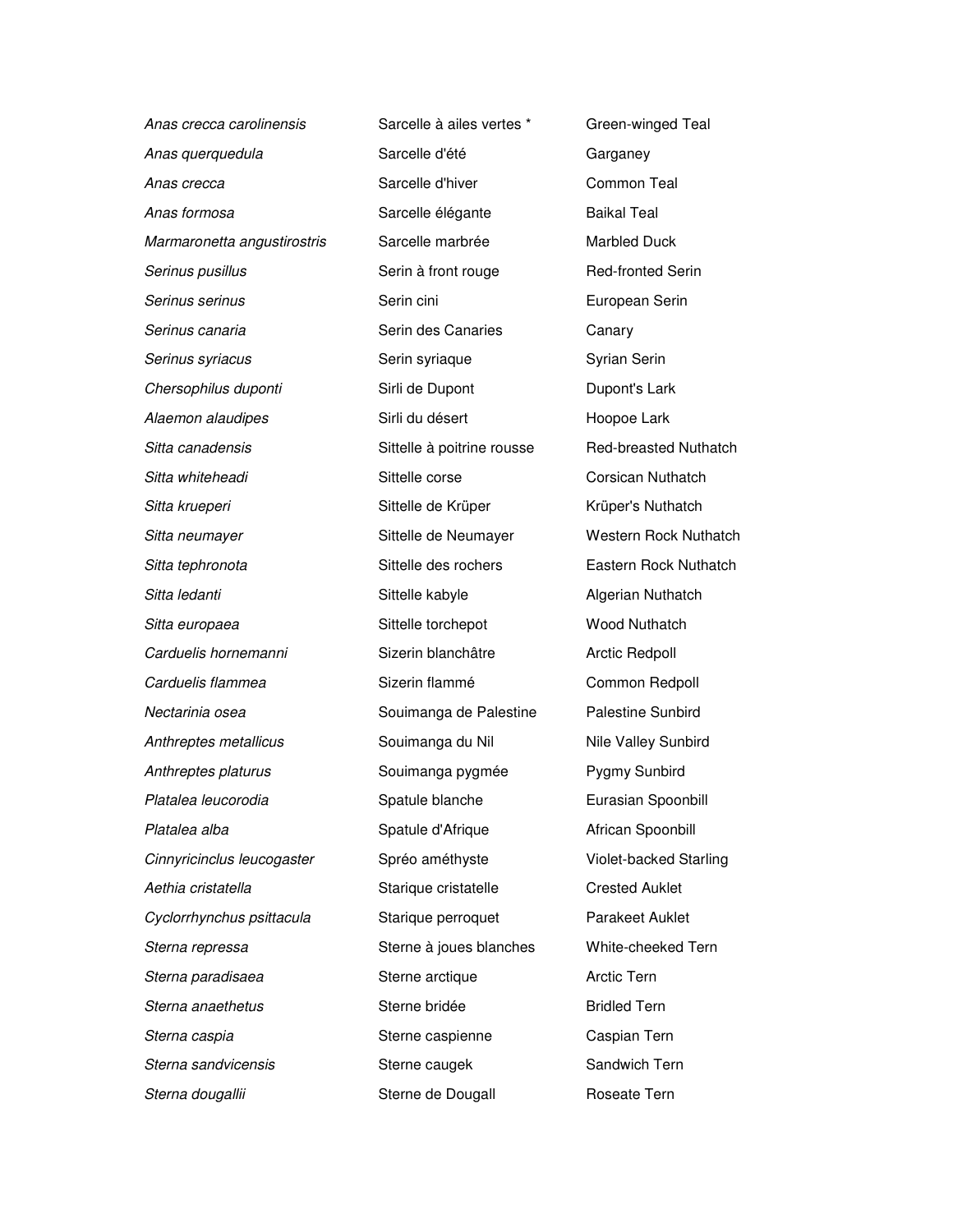Sterna saundersi Sterne de Saunders Saunders's Tern Sterna aleutica Sterne des Aléoutiennes Aleutian Tern Sterna elegans Sterne élégante Elegant Tern Sterna fuscata Sterne fuligineuse Sooty Tern Gelochelidon nilotica etterne Sterne hansel internet Gull-billed Tern Sterna bergii Sterne huppée Greater Crested Tern Sterna albifrons Sterne naine Little Tern Sterna hirundo Sterne pierregarin Common Tern Sterna maxima Sterne royale Royal Tern Sterna bengalensis **Sterne voyageuse** Sterne voyageuse **Lesser Crested Tern** Syrrhaptes paradoxus Syrrhapte paradoxal Pallas's Sandgrouse Tadorna ferruginea Tadorne casarca Ruddy Shelduck Tadorna tadorna Tadorne de Belon Common Shelduck Porphyrula alleni **Porphyrula** alleni **Talève d'Allen** Allen's Gallinule Porphyrio porphyrio Talève sultane Purple Swamphen Piranga olivacea Tangara écarlate Scarlet Tanager Piranga rubra Tangara vermillon Tangara vermillon Summer Tanager Mycteria ibis **Mycteria** ibis Tantale ibis **Tantale ibis** Yellow-billed Stork Saxicola torquata maura Tarier de Sibérie \* Siberian Stonechat Saxicola dacotiae Tarier des Canaries Fuerteventura Chat Saxicola rubetra Tarier des prés Whinchat Saxicola torquata Tarier pâtre Common Stonechat Saxicola caprata Tarier pie Pied Stonechat Carduelis spinus Tarin des aulnes Siskin Tchagra senegala Tchagra à tête noire Black-crowned Tchagra Tetraogallus caspius Tétraogalle de Perse Caspian Snowcock Tetraogallus caucasicus Tétraogalle du Caucase Caucasian Snowcock Tetrao mlokosiewiczi **Tétras du Caucase** Caucasian Black Grouse Tetrao tetrix **Tétras** lyre **Black Grouse Tétras** lyre **Black Grouse** Tichodroma muraria Tichodrome échelette Wallcreeper Ploceus manyar Tisserin manyar Streaked Weaver

Sterna forsteri Sterne de Forster Forster's Tern Pipilo erythrophtalmus Tohi à flancs roux Rufous-sided Towhee

Porphyrula martinica Talève violacée American Purple Gallinule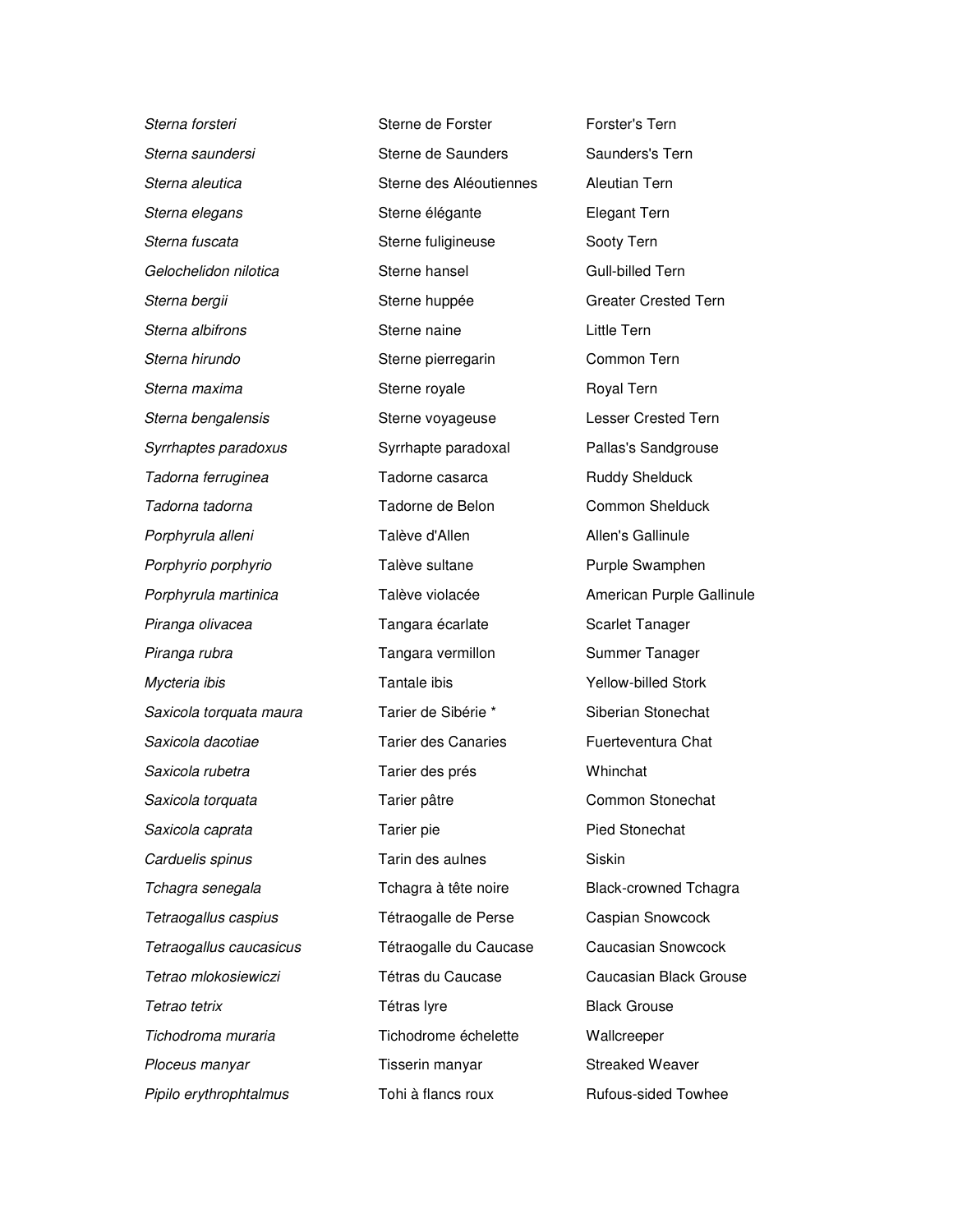Arenaria interpres Tournepierre à collier Turnstone Streptopelia turtur Tourterelle des bois Turtle Dove Streptopelia senegalensis Tourterelle maillée **Laughing Dove** Oena capensis Tourterelle masquée Namaqua Dove Streptopelia orientalis Tourterelle orientale Criental Turtle Dove Streptopelia roseogrisea Tourterelle rieuse African Collared Dove Zenaida macroura **Tourterelle triste** Mourning Dove Streptopelia decaocto Tourterelle turque Eurasian Collared Dove Oenanthe monacha Traquet à capuchon Hooded Wheatear Cercomela melanura **Traquet à queue noire** Blackstart Oenanthe xanthoprymna Traquet à queue rousse Red-tailed Wheatear Oenanthe leucopyga Traquet à tête blanche Oenanthe moesta Traquet à tête grise Red-rumped Wheatear Myrmecocichla aethiops Traquet brun Northern Anteater-Chat Oenanthe cypriaca Traquet de Chypre Cyprus Pied Wheatear Oenanthe finschii Traquet de Finsch Finsch's Wheatear Oenanthe alboniger Traquet de Hume Hume's Wheatear Oenanthe lugens Traquet deuil Mourning Wheatear Oenanthe deserti **Traquet du désert** Desert Wheatear Oenanthe isabellina Traquet isabelle Isabelline Wheatear Oenanthe oenanthe Traquet motteux Northern Wheatear Oenanthe hispanica Traquet oreillard Black-eared Wheatear Oenanthe pleschanka Traquet pie Pied Wheatear **Oenanthe leucura** Traquet rieur **Black Wheatear** Oenanthe picata Traquet variable Variable Variable Wheatear Quelea quelea **Travailleur** à bec rouge Red-billed Quelea Troglodytes troglodytes Troglodyte mignon Wren Turnix sylvatica Turnix mugissant Small Button-quail Molothrus ater The State of Nacher à tête brune Theorem Brown-headed Cowbird Chettusia leucura Vanneau à queue blanche White-tailed Plover Hoplopterus tectus **Vanneau à tête noire** Black-headed Plover Hoplopterus spinosus **Vanneau** éperonné **Spur-winged Plover** Vanellus vanellus vanneau huppé Northern Lapwing

Jynx torquilla Torcol fourmilier Wryneck

White-crownded Black **Wheatear**